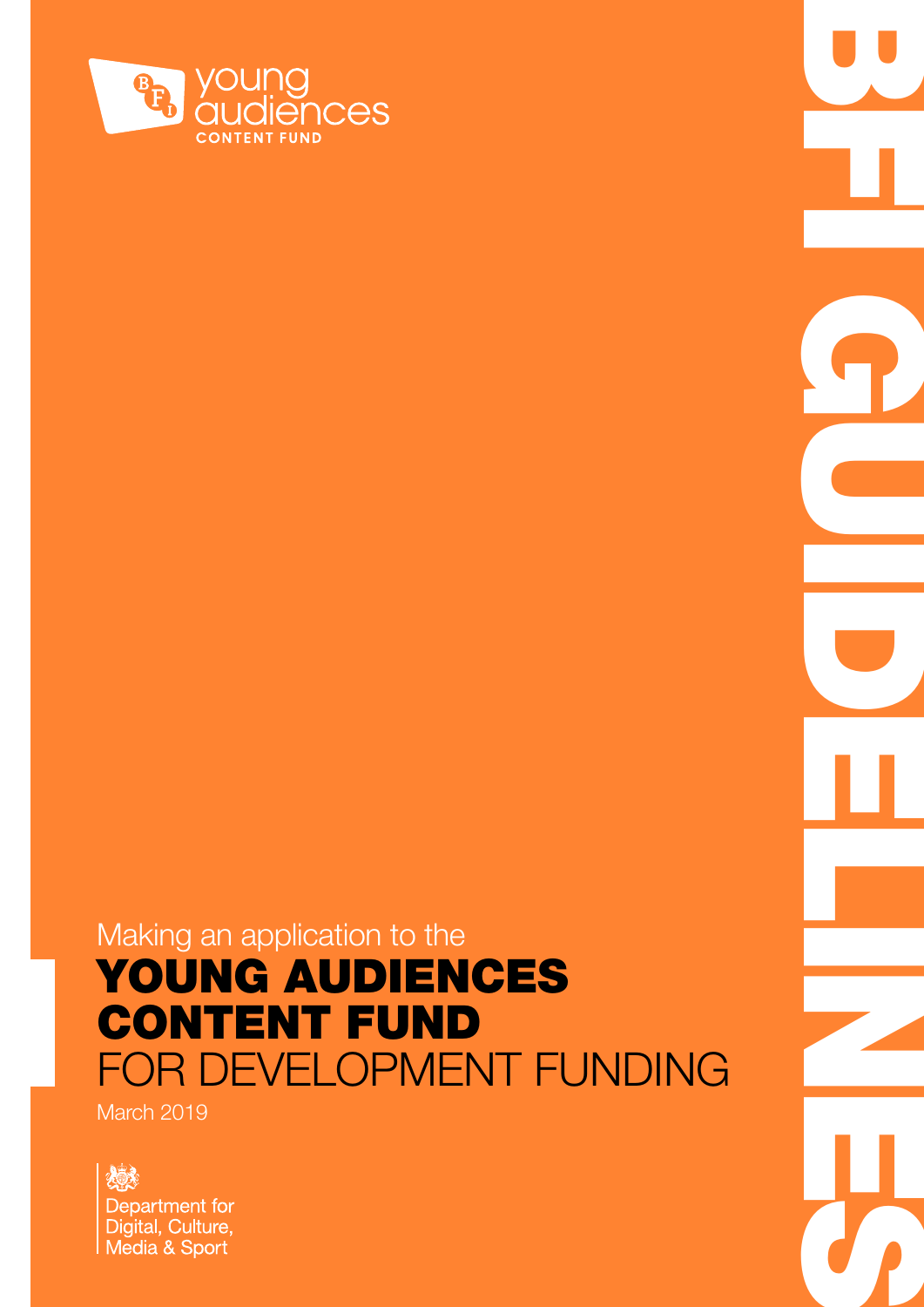# **CONTENTS**

| <b>INTRODUCTION</b>                    | 3          |
|----------------------------------------|------------|
| <b>CAN I APPLY?</b>                    | 6          |
| <b>WHAT CAN I APPLY FOR?</b>           | 9          |
| <b>HOW DO I MAKE AN APPLICATION?</b>   | <b>11</b>  |
| <b>WHAT HAPPENS TO MY APPLICATION?</b> | $\vert$ 17 |
| <b>FEEDBACK</b>                        | 20         |
| <b>RESUBMISSION</b>                    | 21         |
| <b>SUCCESSFUL APPLICATIONS</b>         | 22         |
| <b>BFI FUNDING GENERAL CONDITIONS</b>  | 24         |
|                                        |            |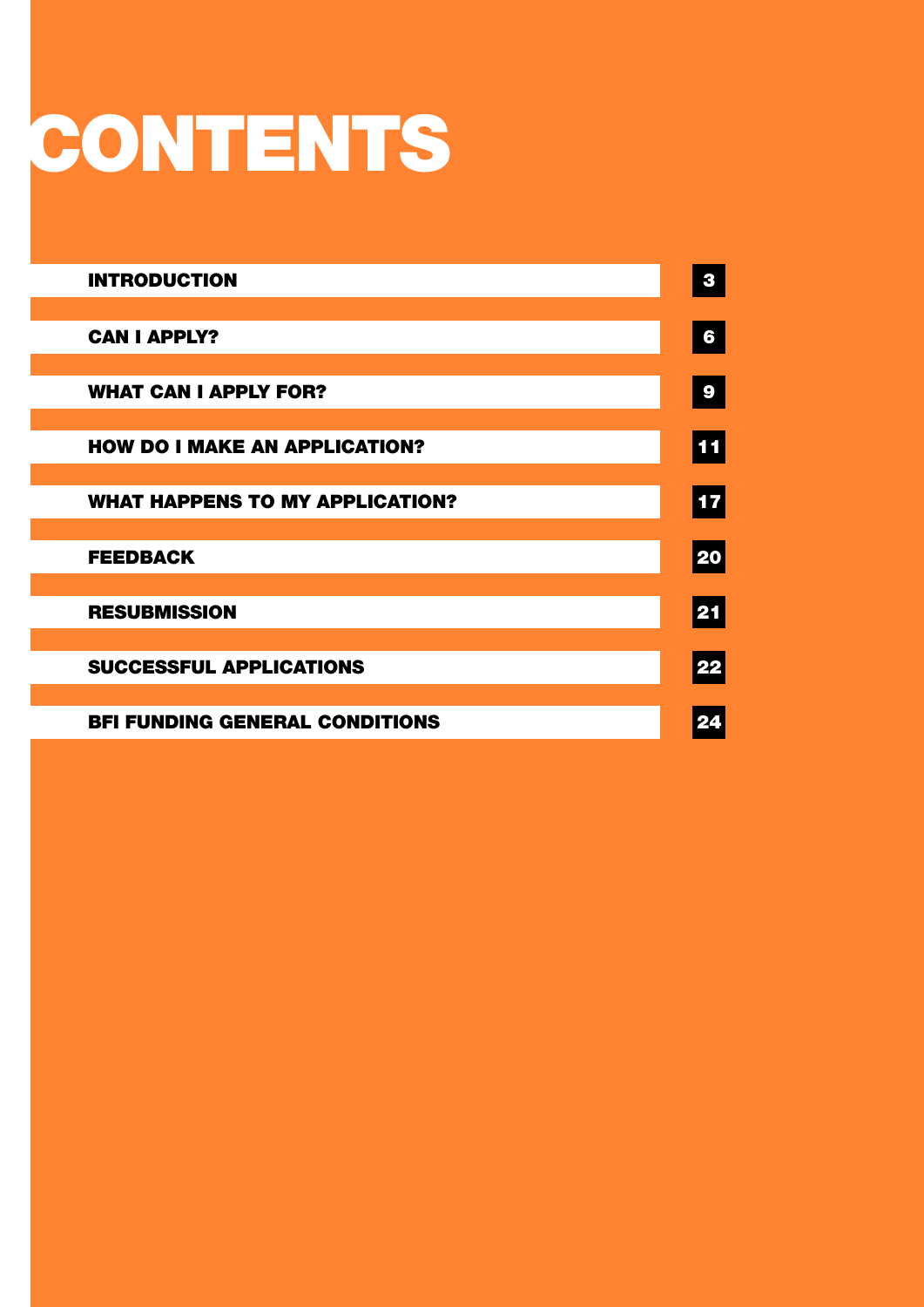# <span id="page-2-1"></span><span id="page-2-0"></span>INTRODUCTION

Thank you for your interest in development funding from the Young Audiences Content Fund, which is administered by the BFI, and welcome to our guidelines. Please read them carefully before applying.

This is a pilot fund intended to stimulate the provision and plurality of programming for children and young audiences up to, and including, the age of 18, in both live-action and animation, and across all genres including entertainment, education, comedy, drama, arts and culture, factual and religion. It will also support the sustainability and growth of UK production companies and the children's public service broadcasting landscape.

Development funding from the BFI for the Young Audiences Content Fund, covered by these guidelines, is intended for the development of original programming that is intended for a broadcaster to make the programme available on a free-to-access, Ofcom<sup>1</sup> regulated service to a UK-wide audience. We do not require a 'letter of intent' from a broadcaster for development funding but you should have some idea of which platform or channel you are developing your content for and have a clear ambition to be ready to approach broadcasters at the end of the development process. Up to 5% of the Young Audiences Content Fund will be allocated for development funding.

We are looking to provide funding to support the development of ideas that will entertain, inform and excite young audiences and have a clear view of the target audiences' tastes and preferences, including the service that they would access it on. The awards are non-recoupable and can provide up to 100% of the development budget depending on the stage of development and purpose. Types of cost that can be covered by this funding include the development of treatments, pitch documents, series bibles, formats, scripts, pilots, animation tests and other materials required for pitching to broadcasters and securing their commitment.

1. Or equivalent EU regulator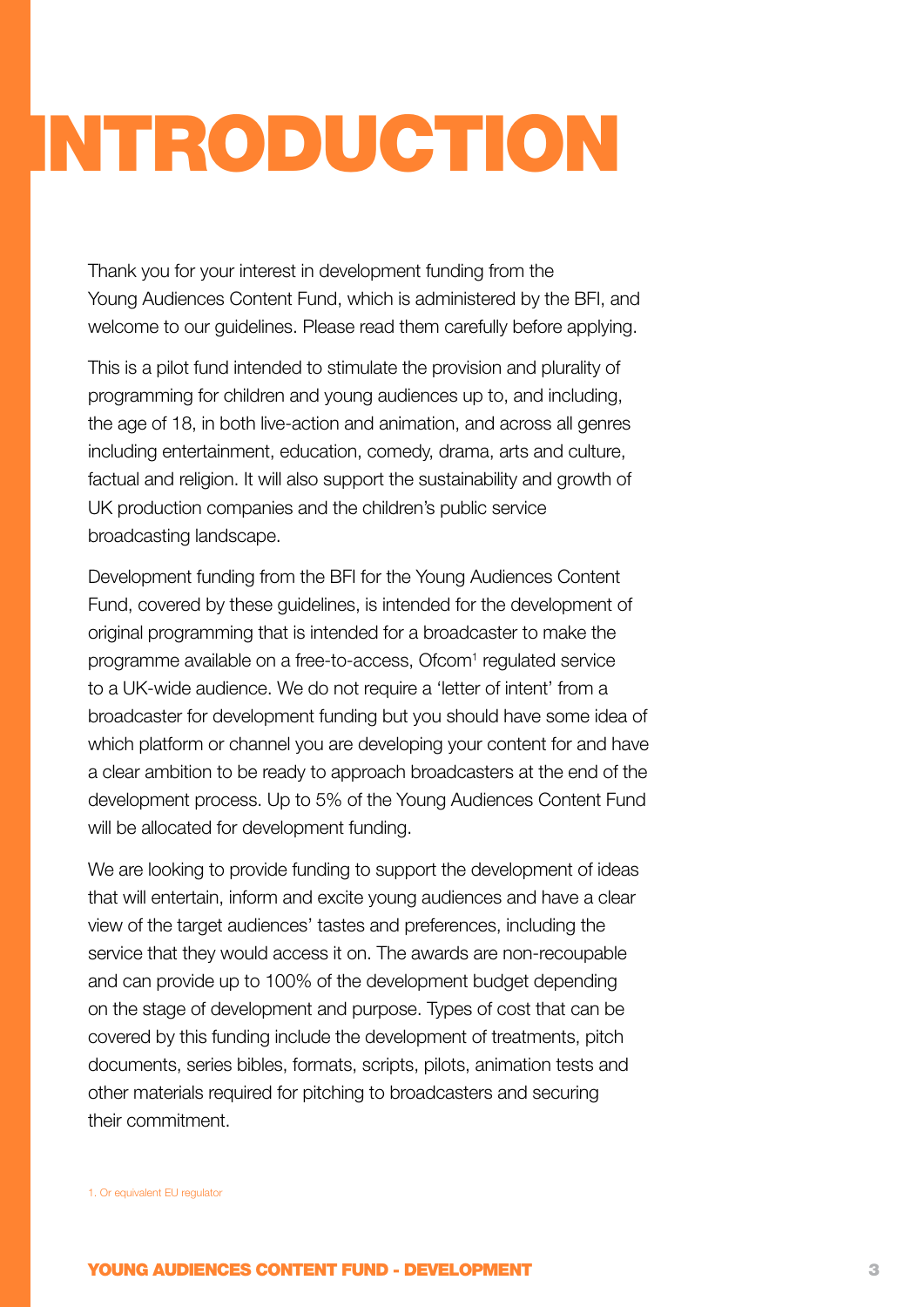The Young Audiences Content Fund is intended for the development of productions with public service broadcast characteristics. Content that will:

- Inform our understanding of the world  $-$  to inform ourselves and others and to increase our understanding of the world through news, information and analysis of current events and ideas.
- $\blacksquare$  Stimulate knowledge and learning to stimulate our interest in and knowledge of arts, science, history and other topics, through content that is accessible and can encourage informal learning.
- Reflect UK cultural identity to reflect and strengthen our cultural identity through original programming at UK, national and regional level; on occasion, bringing audiences together for shared experiences.
- Represent diversity and alternative viewpoints  $-$  to make us aware of different cultures and alternative viewpoints, through programmes that reflect the lives of other people and other communities, both within the UK and elsewhere.

The content of projects submitted to us for funding will be expected to reflect one or more of the above values. We will assess applications against the Fund priorities below which reference public service broadcast values.

#### FUND PRIORITIES

- **QUALITY:** Productions must aspire to meet the high quality purposes and characteristics that are expected from public service broadcast content and be accessible, engaging, informative, entertaining and exciting to the target audiences.
- **INNOVATION:** The Fund will support content that introduces new ideas, and innovative approaches, to public service programming, both in terms of content and production methods, and distribution, discoverability and engagement plans.
- **ADDITIONALITY:** Priority will be given to applications that fulfil the Fund priorities but are unlikely to be fully financed by the marketplace, being deemed as a commercial risk or too challenging to produce. We will expect applications to make it clear how the content differs from a broadcaster's usual programming.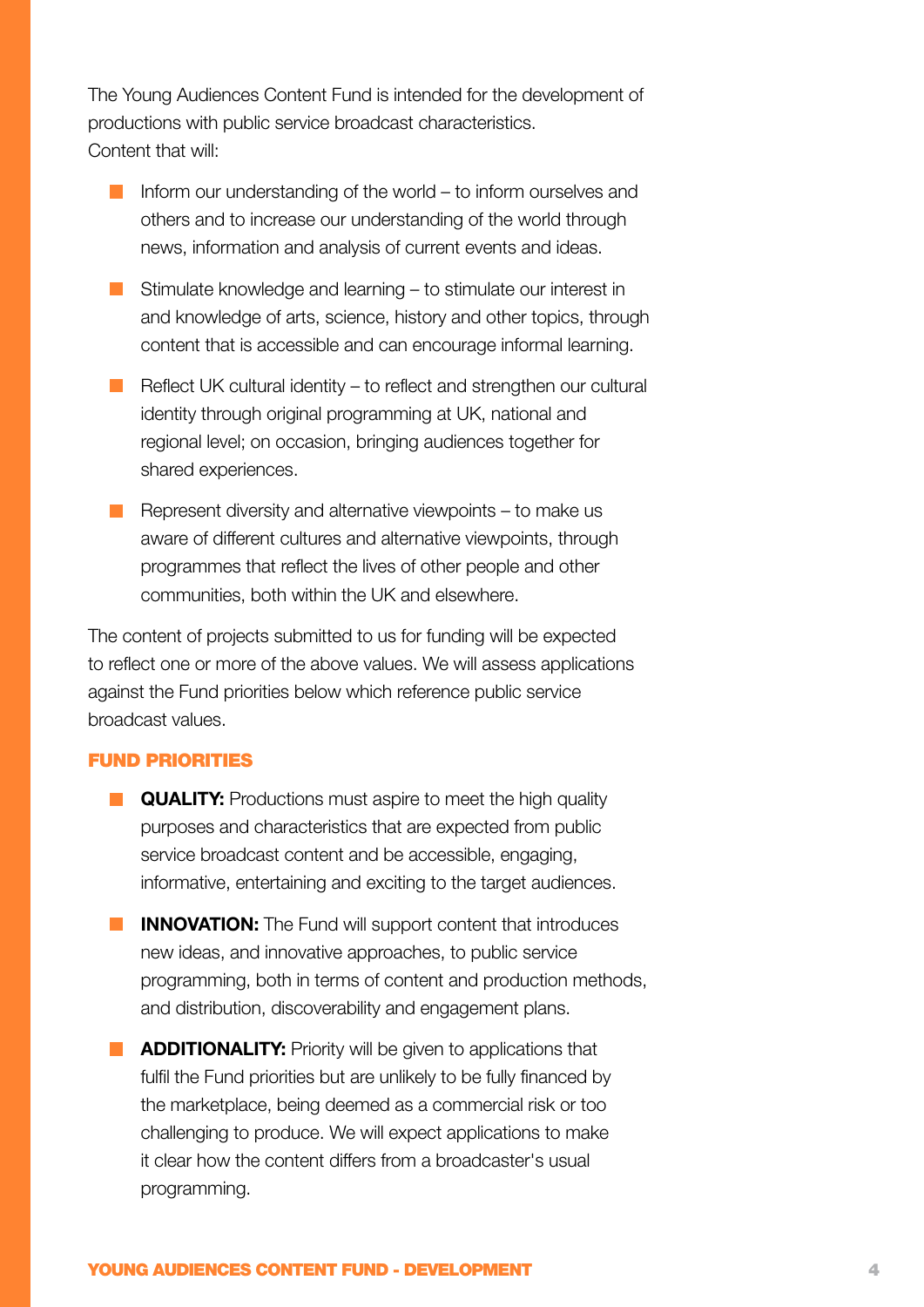- **NATIONS AND REGIONS REPRESENTATION:** Merit will be given to productions that are representative, and reflective of the cultural identity, of the UK nations and regions, both on screen and off screen. We are keen to see applications for content in UK indigenous languages.
- **DIVERSITY:** Applications to the Fund will be expected to achieve the BFI Diversity Standards<sup>2</sup> which encourage equal opportunity in the screen industries and tackle under-representation as to disability, gender, ethnicity, age, sexual orientation, socio-economic status and geographical location.
- **NEW VOICES:** Merit will be given to applications that introduce fresh voices and new ideas to the public service landscape and enable content from production companies who fall within the micro or SME category to compete in the broadcasting landscape.
- **PLURALITY:** One of the purposes of the Fund is to encourage growth and plurality in the production of public service programming for young audiences, an area in which the BBC is currently dominant. A project's impact on the marketplace, and the importance placed on the production of content across a range of other services, will be considered when assessing the application for funding.
- **AUDIENCE REACH:** All content supported by the Fund will need to be first shown exclusively on a free-to-access, Ofcom<sup>1</sup> regulated service with a significant UK-wide audience. We will take into account the smaller, more targeted audiences for UK indigenous language content when assessing applications.

The period of exclusivity referred to above will be decided on a case by case basis and will depend on the amount of support from the Fund.

2. [BFI Diversity Standards](https://www.bfi.org.uk/about-bfi/policy-strategy/diversity/diversity-standards) 3. Or equivalent EU regulator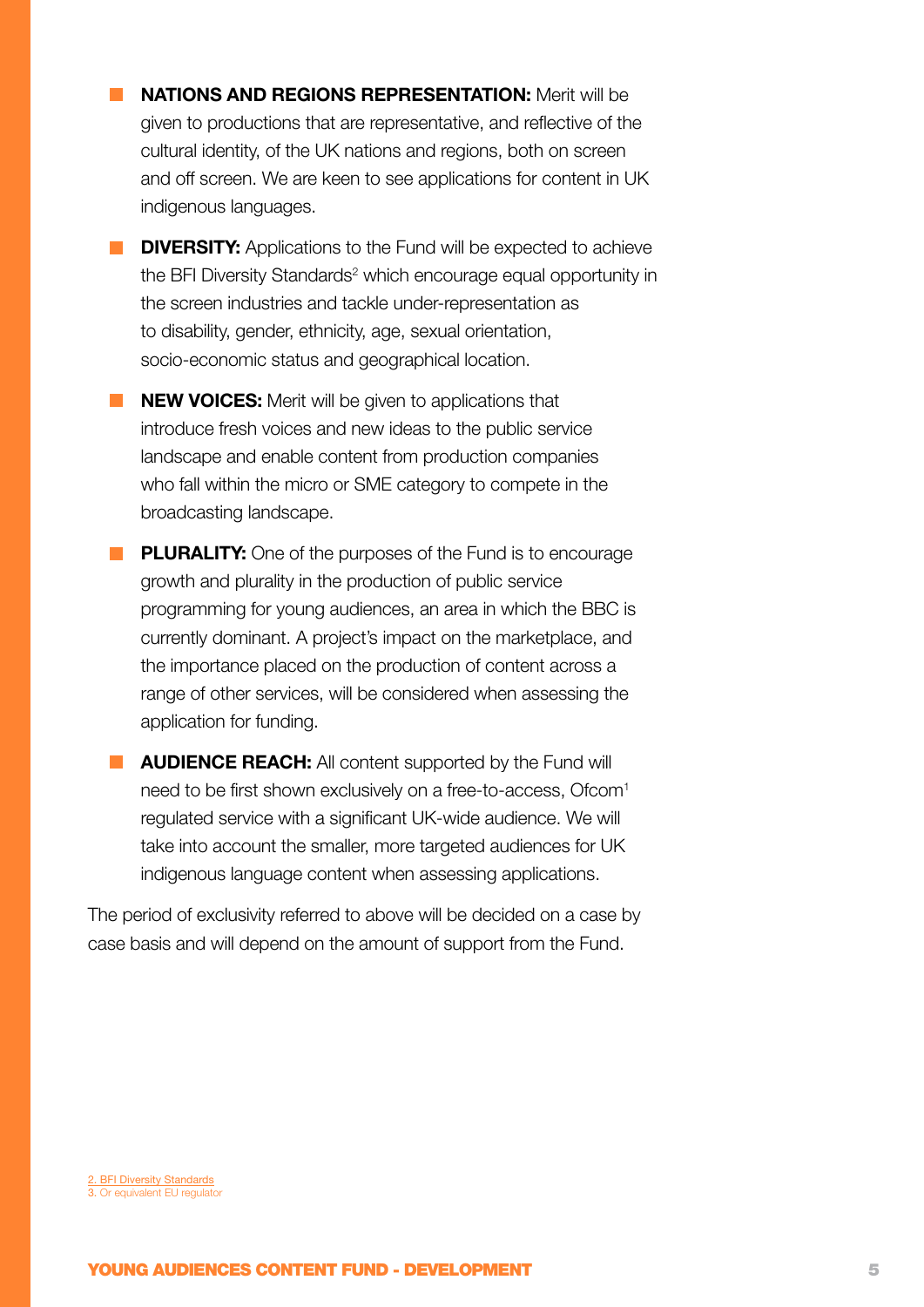# <span id="page-5-1"></span><span id="page-5-0"></span>CAN I APPLY?

We accept applications from production companies on a rolling basis. Please note that this is a competitive fund and we will be unable to support every application.

The application must be made by the production company's executive producer or producer. Public Service Broadcaster subsidiary production companies and SPVs are eligible to apply. We are unable to support development for projects that do not have a producer attached.

Projects applying to the BFI for development funding from the Young Audiences Content Fund must be developed with the intention of the completed production being made available on a free-to-access, Ofcom regulated service with a significant UK-wide audience reach. Potential eligible broadcasters could include but are not limited to: STV, S4C, ITV, CITV, Channel 5, Channel 4, E4 and BBC Alba.

Please note that this a competitive fund that aims to stimulate the plurality and additionality of content for young audiences, where the BBC is often the dominant buyer and broadcaster. Therefore we are unlikely to prioritise applications that have the BBC as a financier. However, the Fund aims to be as inclusive as possible and all applications will be assessed on a case by case basis against the Fund's priorities to ensure a fair and competitive assessment process.

If your development project has been co-funded by, or has the intention of obtaining funding from, an advertiser or brand it will not be eligible for this fund.

You will be eligible to apply to the BFI for production funding from the Young Audiences Content Fund in the future if you have previously applied for development funding (whether your application is successful or not).

To be eligible to apply to the BFI for development funding from the Young Audiences Content Fund, you must be able to tick all of the following statements before submitting an application for funding.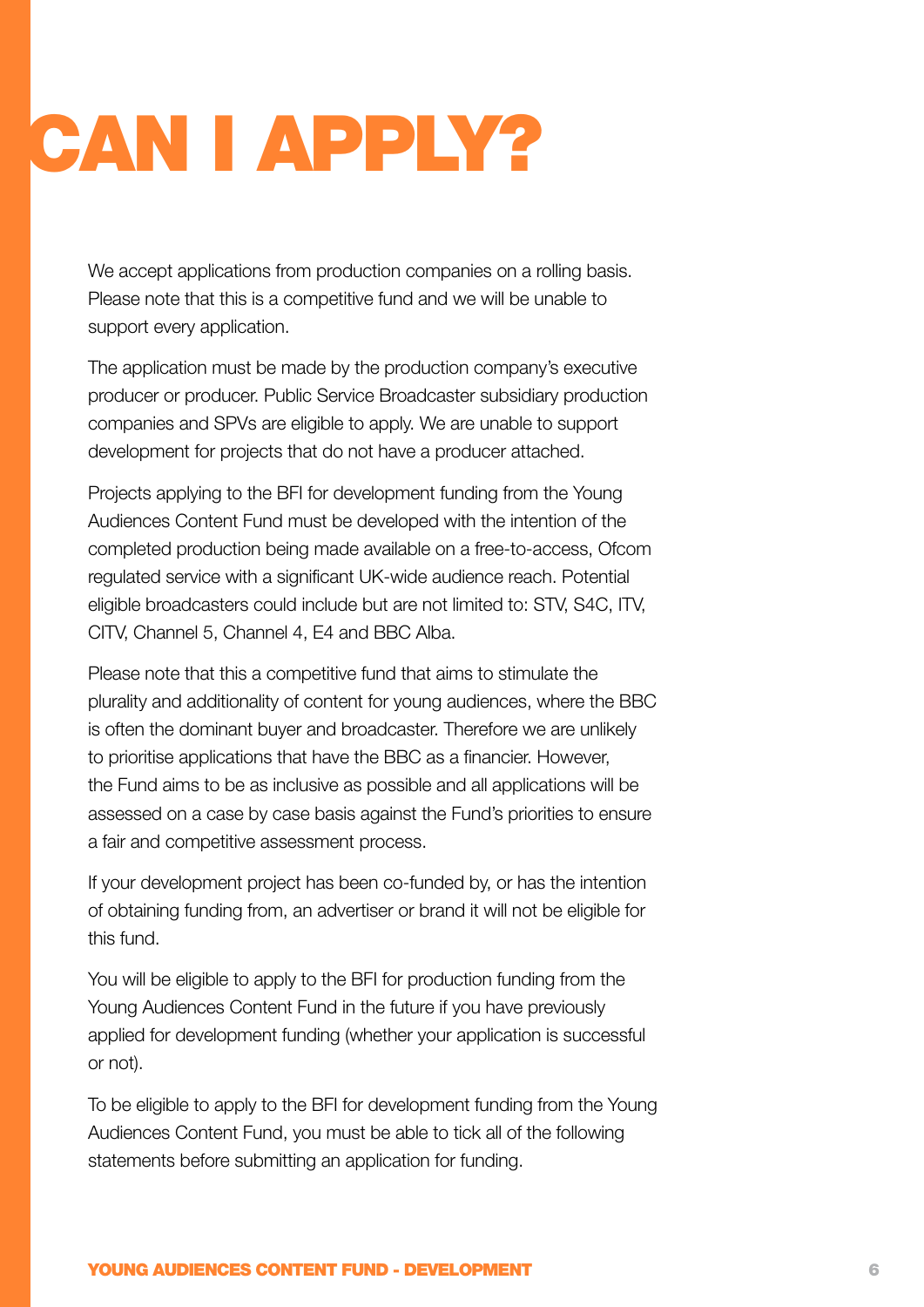MY PROJECT IS TARGETED AT AUDIENCES AGED 18 OR UNDER AND IS SUITABLE FOR PRE-WATERSHED VIEWING (UNLESS THE CONTENT IS FOR YOUNG ADULTS).

MY PROJECT IS INTENDED FOR A BROADCASTER TO MAKE AVAILABLE ON A FREE-TO-ACCESS, OFCOM REGULATED SERVICE WITH A SIGNIFICANT UK-WIDE AUDIENCE REACH (TAKING INTO ACCOUNT THE SMALLER, MORE TARGETED AUDIENCES FOR UK INDIGIENOUS LANGUAGE CONTENT).

I AM THE EXECUTIVE PRODUCER/PRODUCER OF THE PROJECT AND HAVE A DEMONSTRABLE ABILITY TO DRIVE A PROJECT THROUGH PRODUCTION TO DELIVERY.

MY TEAM (PRODUCER/S, WRITER/S AND DIRECTOR/S, WHERE APPLICABLE) ARE ALL 18 YEARS OF AGE OR OVER.

MY APPLICATION IS BEING MADE BY OR ON BEHALF OF A LIMITED COMPANY INCORPORATED AND REGISTERED IN THE UK OR INCORPORATED IN ANOTHER MEMBER STATE OF THE EUROPEAN UNION OR EUROPEAN ECONOMIC AREA WITH A REGISTERED BRANCH IN THE UK.

MY PROJECT IS CAPABLE OF QUALIFYING FOR [CERTIFICATION](http://www.bfi.org.uk/film-industry/british-certification-tax-relief/about-tax-relief#television-animation) AS BRITISH BY PASSING EITHER THE:

- **ANIMATION CULTURAL TEST:**
- **E** CHILDREN'S TELEVISION CULTURAL TEST<sup>4</sup>
- **HIGH-END TELEVISION CULTURAL TEST;**

OR

MY PROJECT QUALIFIES AS AN OFFICIAL CO-PRODUCTION (WITH TREATY PARTNERS THAT ALLOW FOR TELEVISION5).

I HAVE SECURED, OR CAN SECURE, THE RIGHTS, OR LICENCES FOR THE RIGHTS, IN THE IDEA PROPOSED AND WILL BE ABLE TO PROVIDE PROOF OF THIS AT A LATER STAGE.

4. Please note that the Children's Television Tax Relief is only for programmes where the primary target audience is under 15. However, your programme should still be capable of passing all other elements of the Cultural Test to be eligible for the Young Audiences Content Fund.

5. Not all co-production treaties allow for television so please [check here](http://www.bfi.org.uk/film-industry/british-certification-tax-relief/about-tax-relief) to ensure your programme is eligible under this criteria.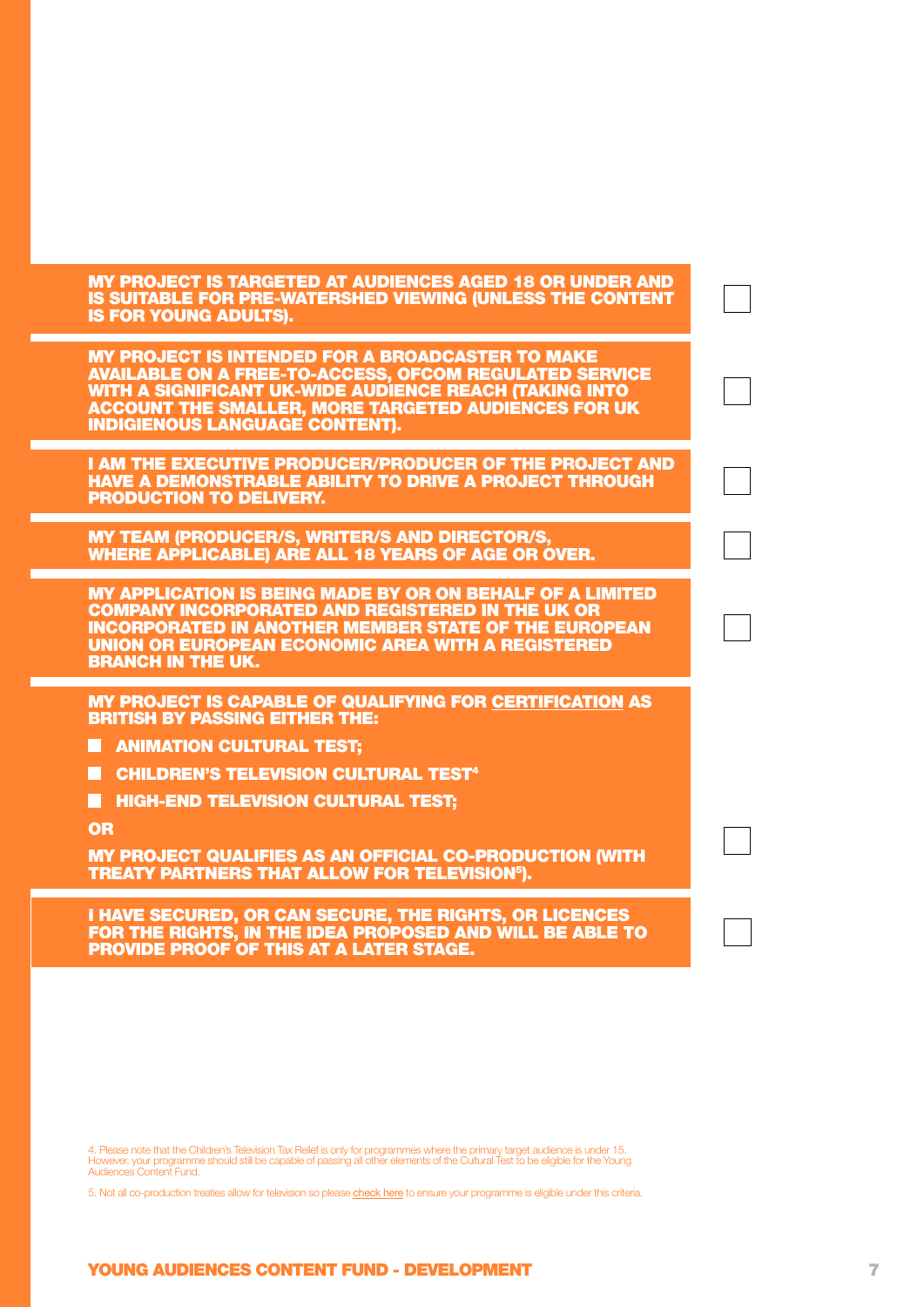#### MY PROJECT IS NOT ADVERTISER-FUNDED OR FUNDED BY BRANDED CONTENT.

**MY PROJECT WILL ADHERE TO CHILD SAFEGUARDING<sup>6</sup>** 

I AM CONFIDENT THAT MY FINISHED PRODUCTION WILL BE ALBERT CERTIFIED AND I CONFIRM THAT I WILL COMPLETE AND SUBMIT A CARBON CALCULATOR AT THE END OF THE PRODUCTION.

I HAVE CONSIDERED HOW MY PROJECT WILL MEET THE BFI DIVERSITY STANDARDS.

If you have read these guidelines thoroughly and are still unsure if you are eligible to apply, please email us YACF@bfi.org.uk

6. http://ofcom.org.uk/\_\_data/assets/pdf\_file/0023/45833/updated-code-guidance.pdf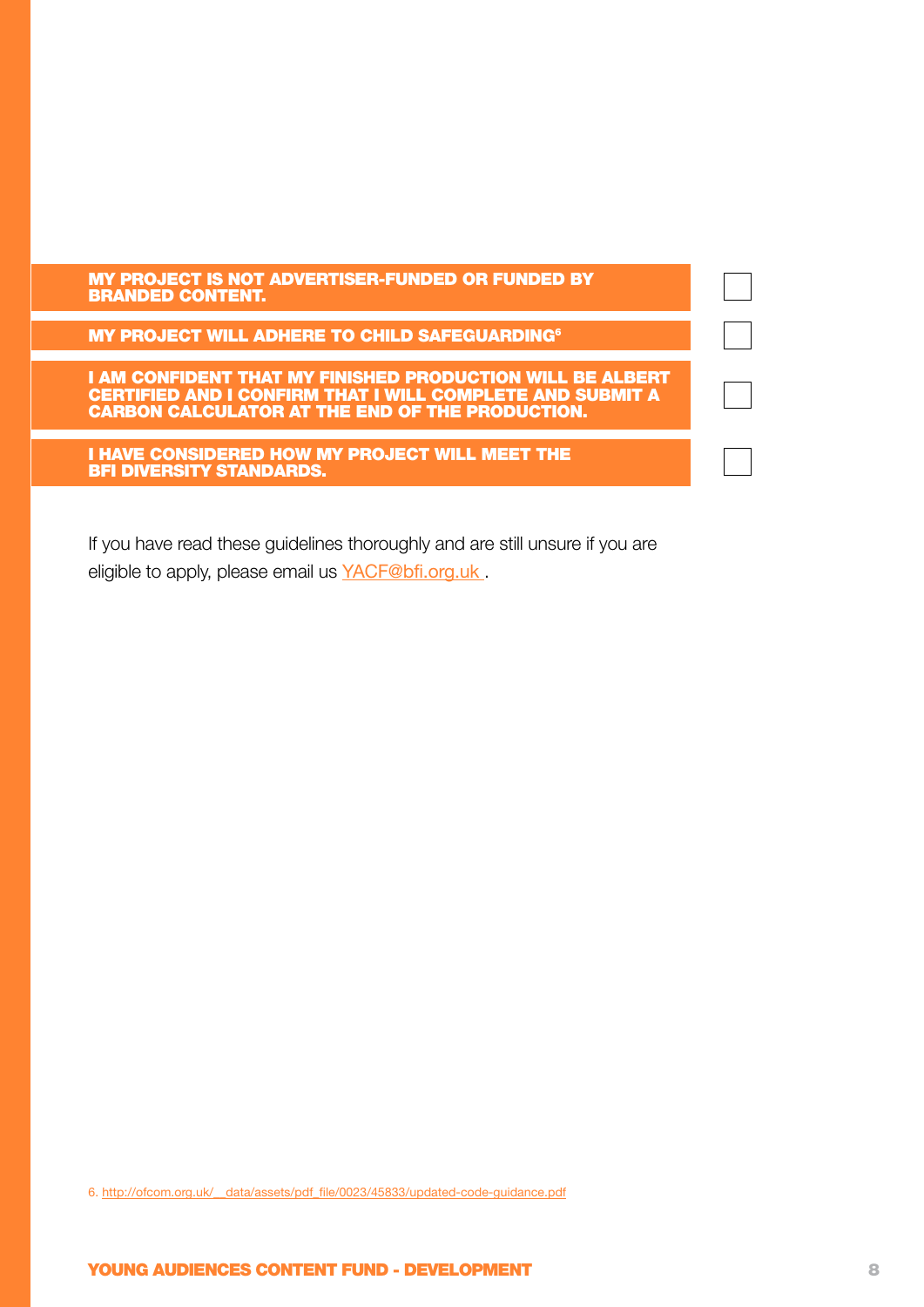### <span id="page-8-1"></span><span id="page-8-0"></span>WHAT CAN I APPLY FOR?

The Fund is for development of all genres with target audiences up to 18 years old. In your application you will be asked to give us an indication of your development budget. We are keen to ensure that new voices and smaller production companies are able to produce pitch materials of the necessary quality to compete with larger and more established production companies and may award up to 100% of your development budget if we feel it is justified.

You should make your development intentions and purpose clear and we would expect all costs to be reasonable and commensurate with the development activities and the expected budget for the completed programme. You can apply for funding to cover any reasonable development activities, which could include:

- **Concept or format development**
- **Option rights to adapt pre-existing published, or soon to be** published, works or formats for the screen
- $\blacksquare$  Script fees writers and editors
- **No** Visual development including design, animation tests
- $R$  Research costs associated with the project, including educational advisors
- $\Box$  Legal costs

All awards made will be inclusive of VAT.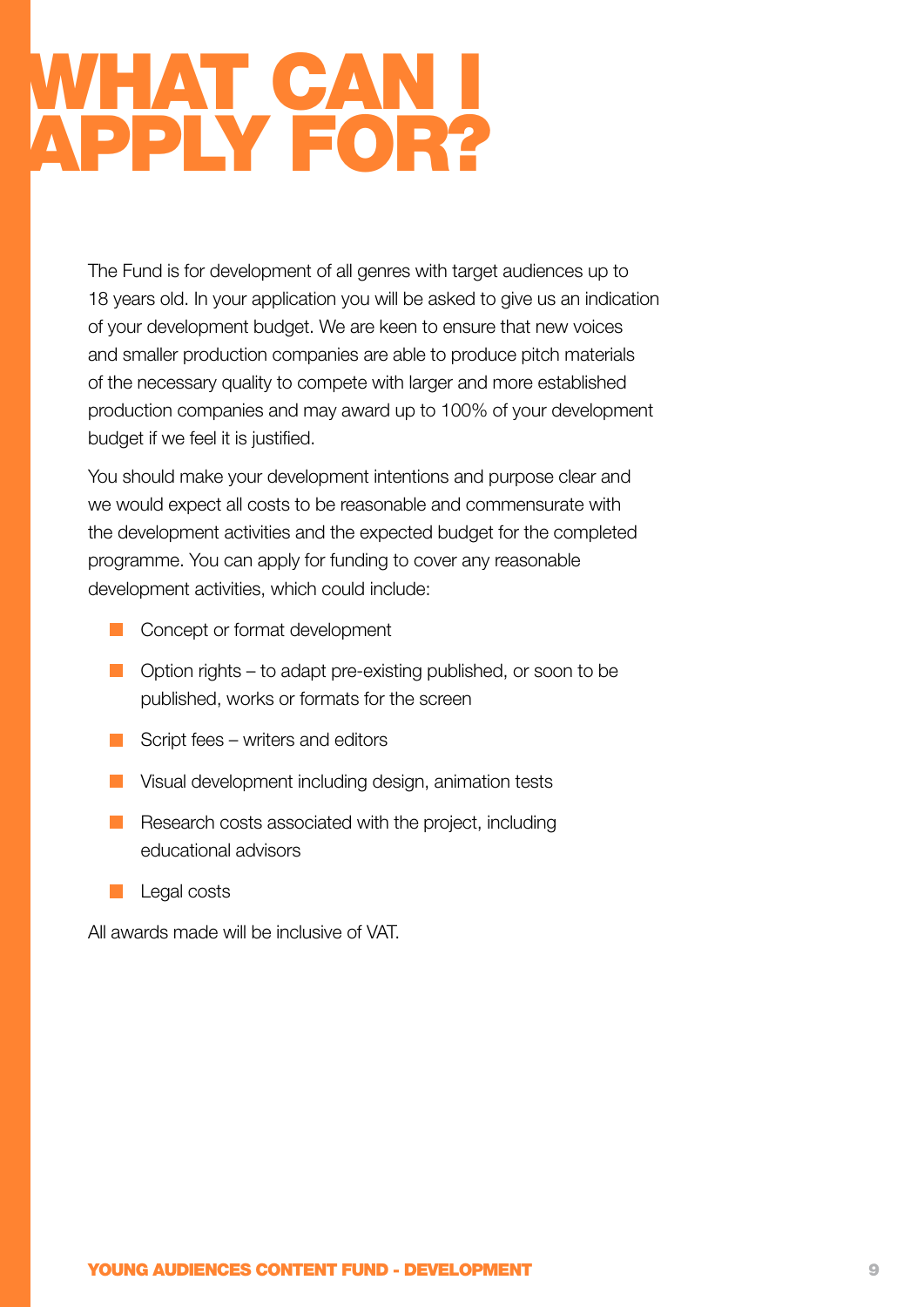#### NUMBER OF APPLICATIONS

There are no restrictions on the number of applications a production company can make for different projects.

Please note that if we have another project already in active development with the same writer or director attached, this may have a bearing on our decision. If we do decide to award funding, it may be held back or staggered until the other project is nearing the end of its award or development.

#### SPECULATIVE SUBMISSIONS

We can only consider funding projects that have been submitted to us through the formal application process. This means that we cannot accept, or read, informal submissions such as scripts or application materials submitted by any means other than via the online application portal.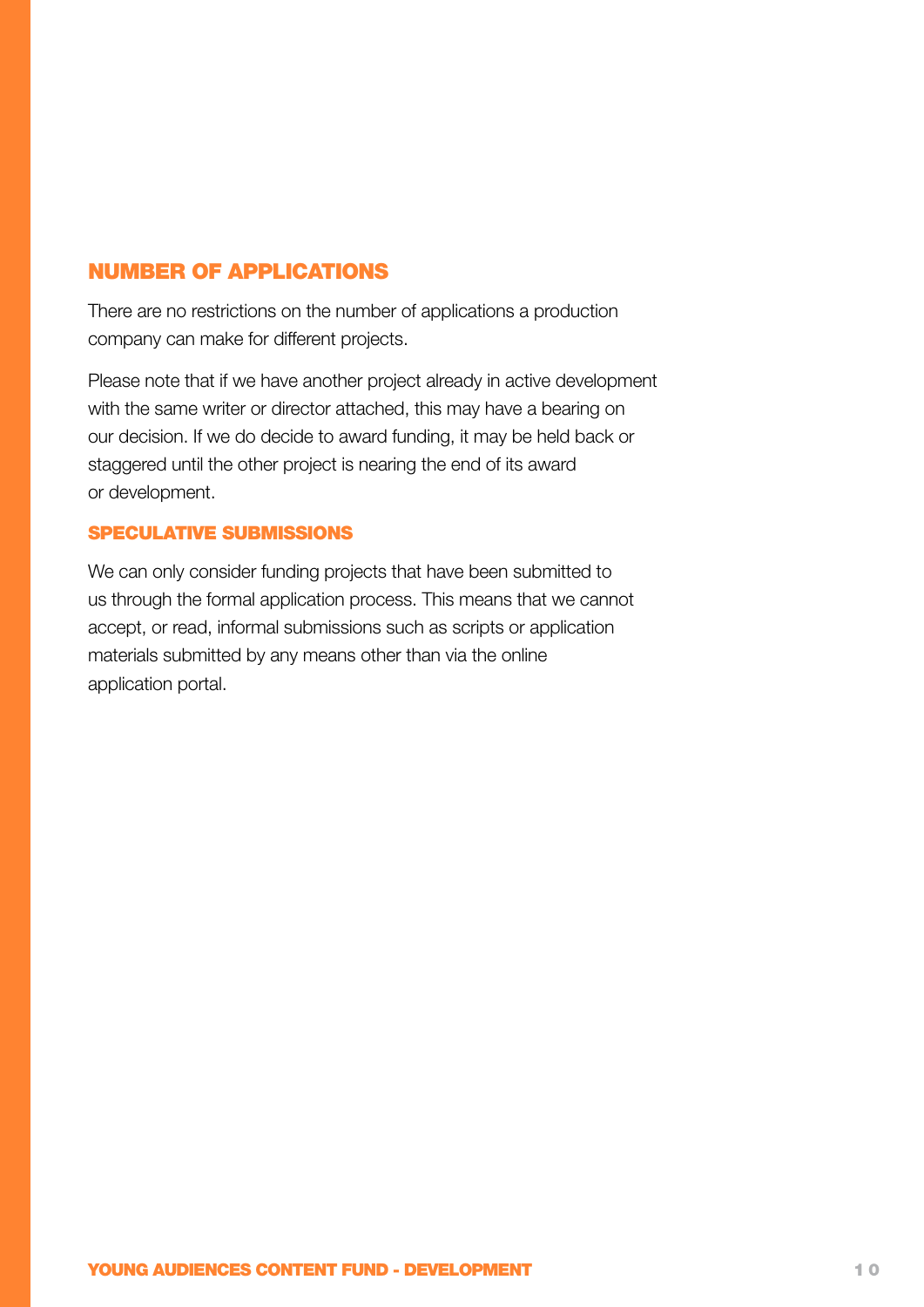## <span id="page-10-1"></span><span id="page-10-0"></span>HOW DO I MAKE AN APPLICATION?

Applications can be made at any time, and further details on the timeline of assessment can be found later in these guidelines. To apply for funding you will need to complete an application [online](http://www.GrantRequest.co.uk/SID_106?SA=SNA&FID=35236).

When first using the online application tool you will need to create an account which will allow your applications to be saved and reviewed before submission. You will be able to access all of your past online applications and in-progress applications at any point by logging into your [account](http://www.grantrequest.co.uk/SID_106?SA=AM ).

If you need additional support using the application form please contact us at [YACF@bfi.org.uk](mailto:YACF%40bfi.org.uk?subject=).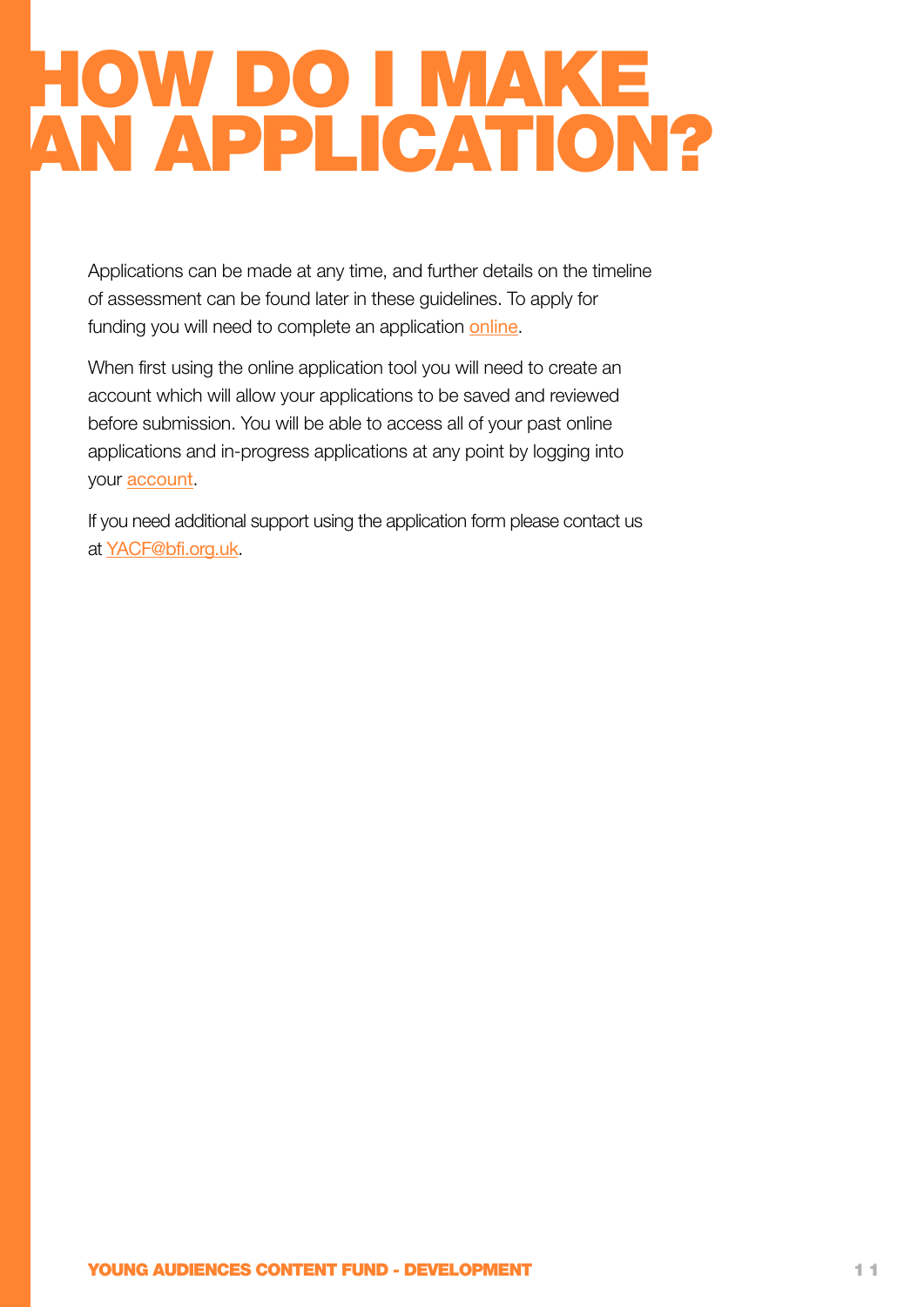#### CONTENT OF THE APPLICATION

The application form consists of a series of questions regarding your company, team and the project itself. You will be asked to include links to relevant samples of your previous work along with any other visual materials you think might be relevant.

Please remember that we will review a considerable number of applications and have to turn down many more applications for funding than we are able to support, so it is important to make an impact with your application.

Please note that it is mandatory for all productions funded by the BFI under the Young Audiences Content Fund to adhere strictly to Child Protection regulations<sup>7</sup>. We would expect you to be mindful of this during the development phase of your project.

Your application should address the Fund priorities including public service broadcast values, and provide the following detail:

#### **CREATIVE**

- $\blacksquare$  The format of the programme and/or synopsis, story and themes
- Biographies and key examples of your previous work which are most relevant to your project
- $\blacksquare$  The reasons for wanting to make the project and why you think your target audience will want to watch it
- 7. https://www.ofcom.org.uk/\_data/assets/pdf\_file/0023/45833/updat[ed-code-guidance.pdf](https://www.ofcom.org.uk/__data/assets/pdf_file/0023/45833/updated-code-guidance.pdf)
- **Preliminary casting ideas and how** you are planning to approach potential cast and/or presenters and/ or directors
- **Now Where and when you are hoping** to go into production, although we appreciate that this may only be speculative at this stage

#### STRATEGIC

- **Nour potential or actual financial** partners and any expenditure incurred to date
- $\blacksquare$  The budget you anticipate needing in order to develop the project and the amount you are requesting from the BFI
- An estimate of the anticipated total production budget
- **Any unusual or challenging technical** or budgetary requirements that you foresee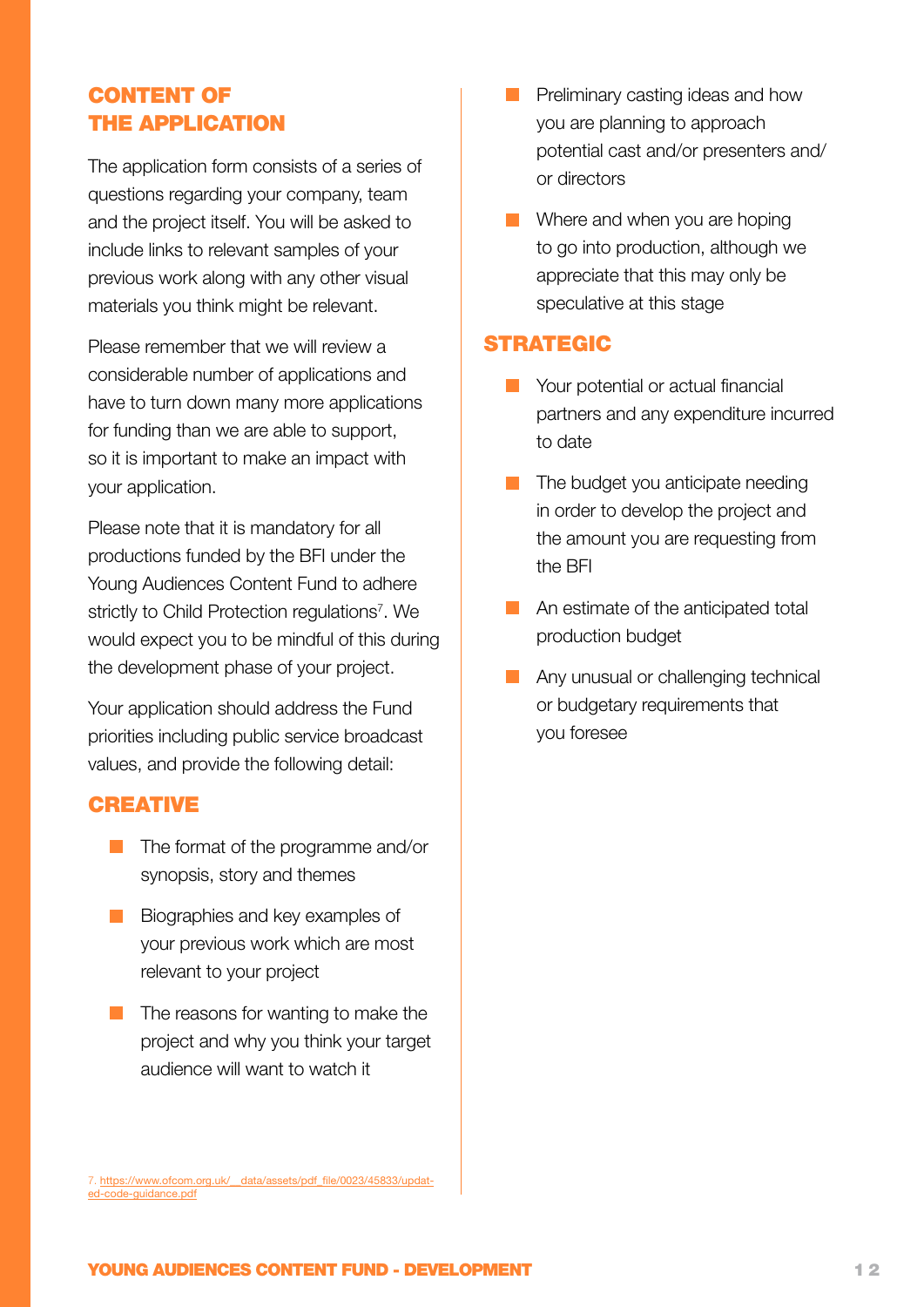#### DISTRIBUTION, DISCOVERABILITY & ENGAGEMENT PLAN

Whilst there is a shortage of available content that fulfils public service broadcast values, there is not a shortage of available content per se, so we are keen to see innovative plans to show that your project will not only be discoverable but actively sought out and recommended by young people. Your plans should include:

- Demographics of your target audience detailing why they would watch the programme
- Details of any secured commitment, or written indication of interest, from a distributor
- Details of how you intend to make the programme available to UK audiences and which channels/platforms would be used; both in the first instance and future
- **Marketing and outreach plans**

At an early stage of development we do not expect you to be able to fully answer all of these questions, but require you to show us that you are thinking ahead and can envision your route to production and distribution.

#### BUDGET DETAILS

As part of the application you will be asked to provide an outline of your indicative development budget, stating the stage of development you are currently at (e.g. drafting a format, treatment, first draft, second draft, finance packaging, preproduction) and including proposed writer fees, any option payment (if applicable) and any other costs you anticipate.

Please note that advertiser-funded programming (AFP) and branded content is not eligible for this fund.

When preparing your budget request please bear in mind the following principles:

- $\blacksquare$  all line items in the budget must be reasonable. As you are applying for public funding we will not cover costs of first class travel or equivalent accommodation;
- $\blacksquare$  we will talk to you about what we think is reasonable in terms of writer or director fees depending on experience. If you have overestimated these costs we may ask you to reduce them as a condition to offering our funding;
- $\blacksquare$  if you intend to make a very low budget project, you need to ensure that the overall development costs are not disproportionate to the production budget of the project;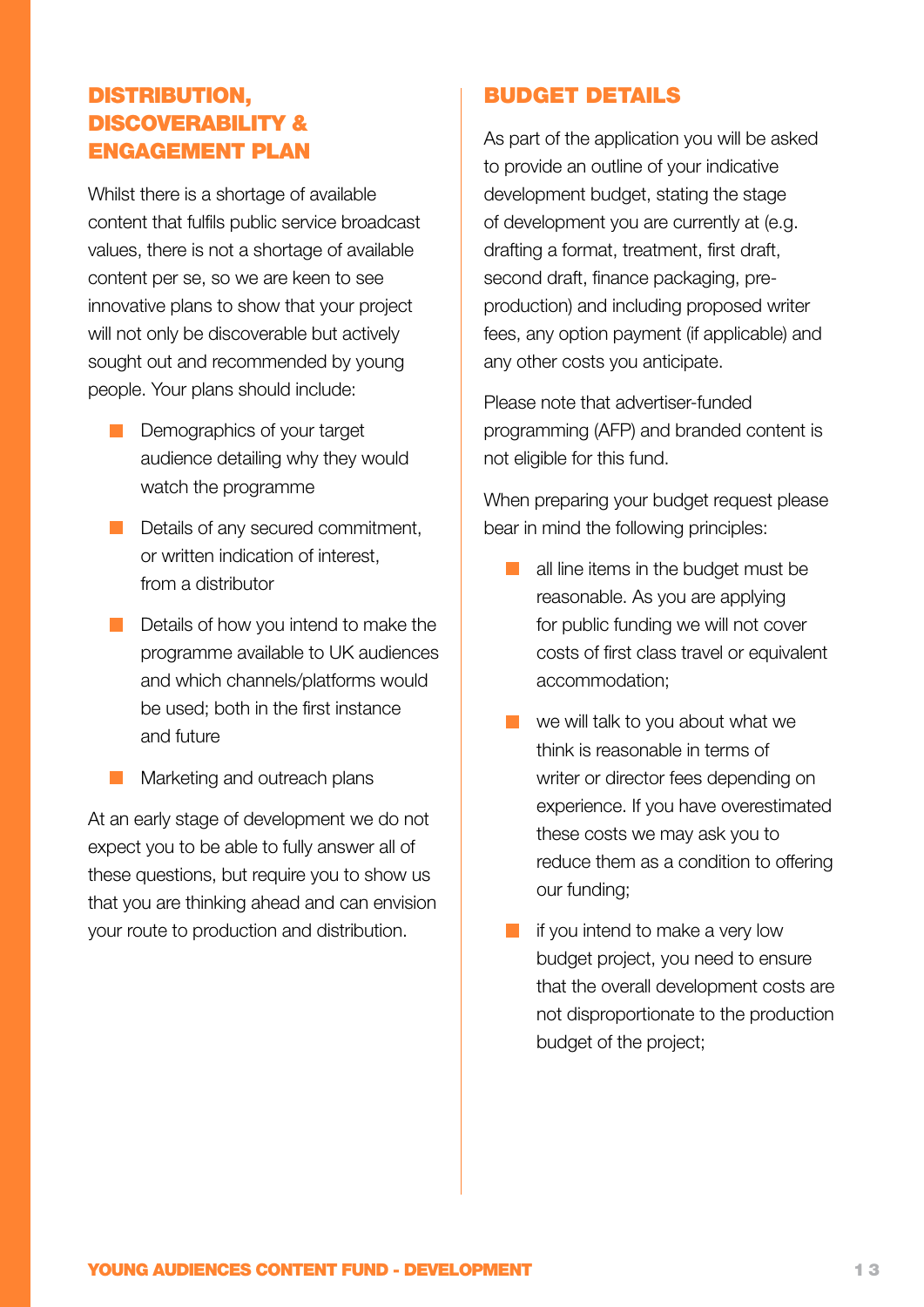- **Now we will normally contribute towards** the costs of obtaining an option if it is in relation to an existing, separately exploitable work i.e. an underlying "pre-existing" work such as a novel, stageplay or poem. We will also contribute to the optioning of an unpublished idea from a 3rd party such as a format. The option period should be a minimum of 18 months or for 12 months with a built-in extension of 12 months;
- subject to industry standard turnaround & buy-back provisions, the producer is expected to obtain an assignment of all rights in all drafts of the project's scripts as a pre-condition to our funding. We will allow an exception to this if a writer has written the initial script without any fees and the funding requested from the BFI does not include writer fees (e.g. if the application relates solely to late stage development or the creation of a pilot or animation test) in which case an option may be sufficient but please discuss this with us first;
- sometimes we are asked to codevelop alongside other funders. This does not mean that costs can be increased or doubled, particularly in relation to capped line items as we are likely to only fund a proportion of the capped costs where there is co-finance;

 $\blacksquare$  you should let us know if you have applied or are applying for other development funding (e.g. cofinance from other territories, MEDIA funding, co-development from UK broadcasters) for the same project.

If we decide to progress your application, we will discuss your budget with you in more detail at this point.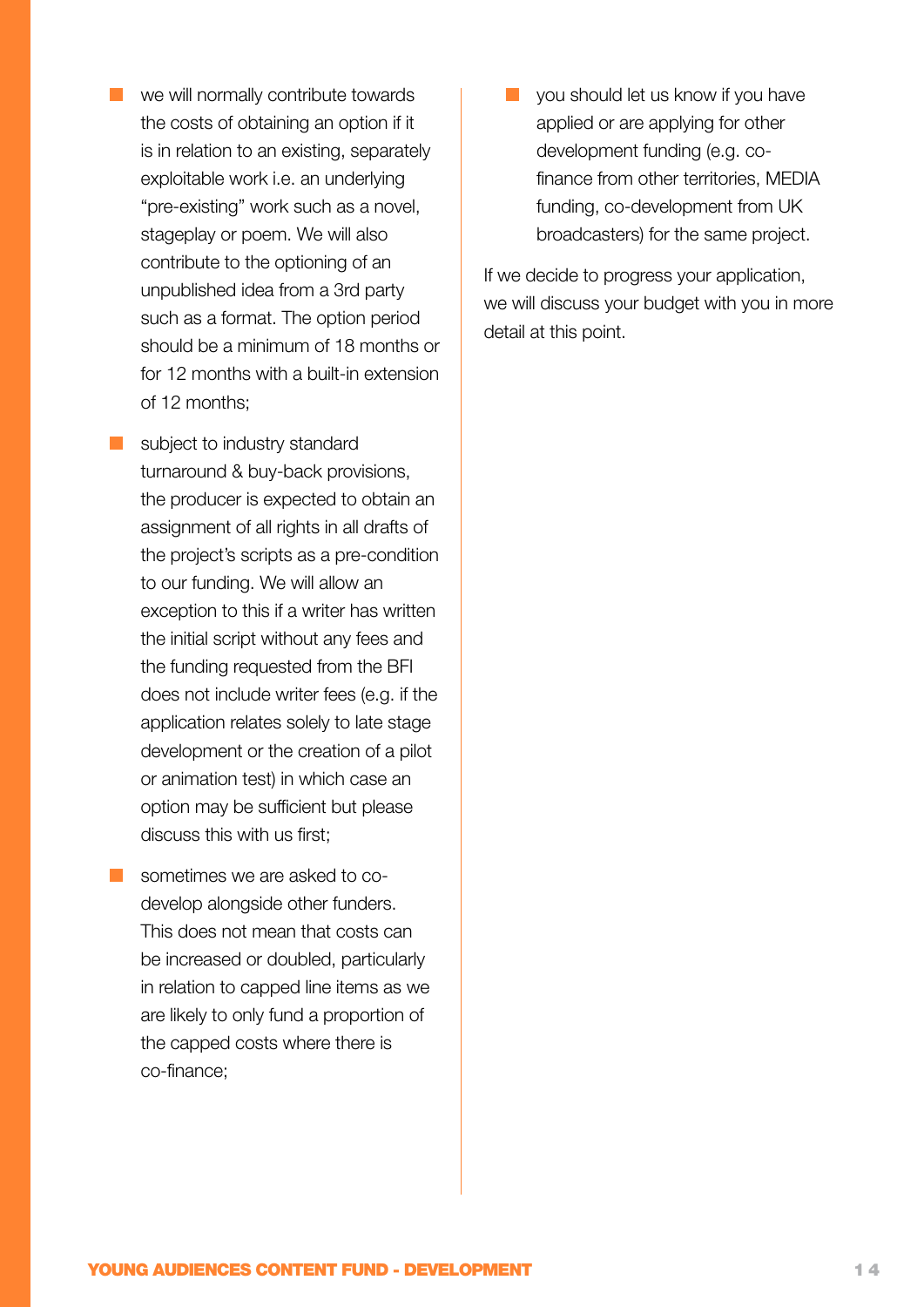#### BFI DIVERSITY STANDARDS

As part of your application, we ask you to complete a BFI Diversity Standards form. You should use this form to describe the plans and intentions for diversity in your project, in line with the [BFI Diversity Standards](http://www.bfi.org.uk/supporting-uk-film/diversity-inclusion/bfi-diversity-standards), detailing how you will address industry underrepresentation in relation to disability, gender, race, age, sexual orientation, religion, socioeconomic status and geographical location.

If your plans are not fully developed at the point of application, then please state the stage you are currently at and explain how you will turn your aims into actions. If we are interested in supporting your project we may ask you to further develop your ideas before we can make a funding decision.

If your team or the company has a longstanding commitment to diversity, enabling the project to meet the BFI Diversity Standards by continuing its current commitment, your application should outline how you will build on past achievements and demonstrate leadership in diversity to the wider industry.

We recognise that, particularly in the earlier phases of development, many elements of your project will remain to be decided, or be subject to revision. Your Diversity Standards form should outline your current plans, indicating where you have a definite strategy to develop an area further.

If you are awarded funding, you will be expected to build on your initial plans as your project progresses, and you should articulate the advancements you make in any future applications to the BFI for the project.

Successful applicants will be required to submit a 'final' BFI Diversity Standards form and an Equality Monitoring Report before final payment. This will detail the BFI Diversity Standards criteria that the completed project meets and will request information on the contributors to your project. The information will be used to measure achievement against the BFI Diversity Standards. Projects achieving a high level of good practice will be able to display the Diversity Standards logo in its end credits by way of advertising to the industry and audiences the contribution that their project has made to sector diversity.

#### ENVIRONMENTAL SUSTAINABILITY

We do not ask you to detail environmental sustainability at the development stage of a project but you should be aware, before you apply, that it is a requirement of our production funding so it's something you should be mindful of during the development of your project.

The BAFTA albert certification scheme and carbon calculator introduces greener ways of working for television productions, allowing teams to measure their efforts in mitigating productions' impact on the environment.

Star ratings, determined by the range and effectiveness of green initiatives implemented, are awarded to productions for their sustainable production techniques and achieving carbon reduction.

Starting at the pre-production stage, teams can work through a range of ideas and suggestions from a bespoke checklist, decide which aspects work for them, and then put them into practice.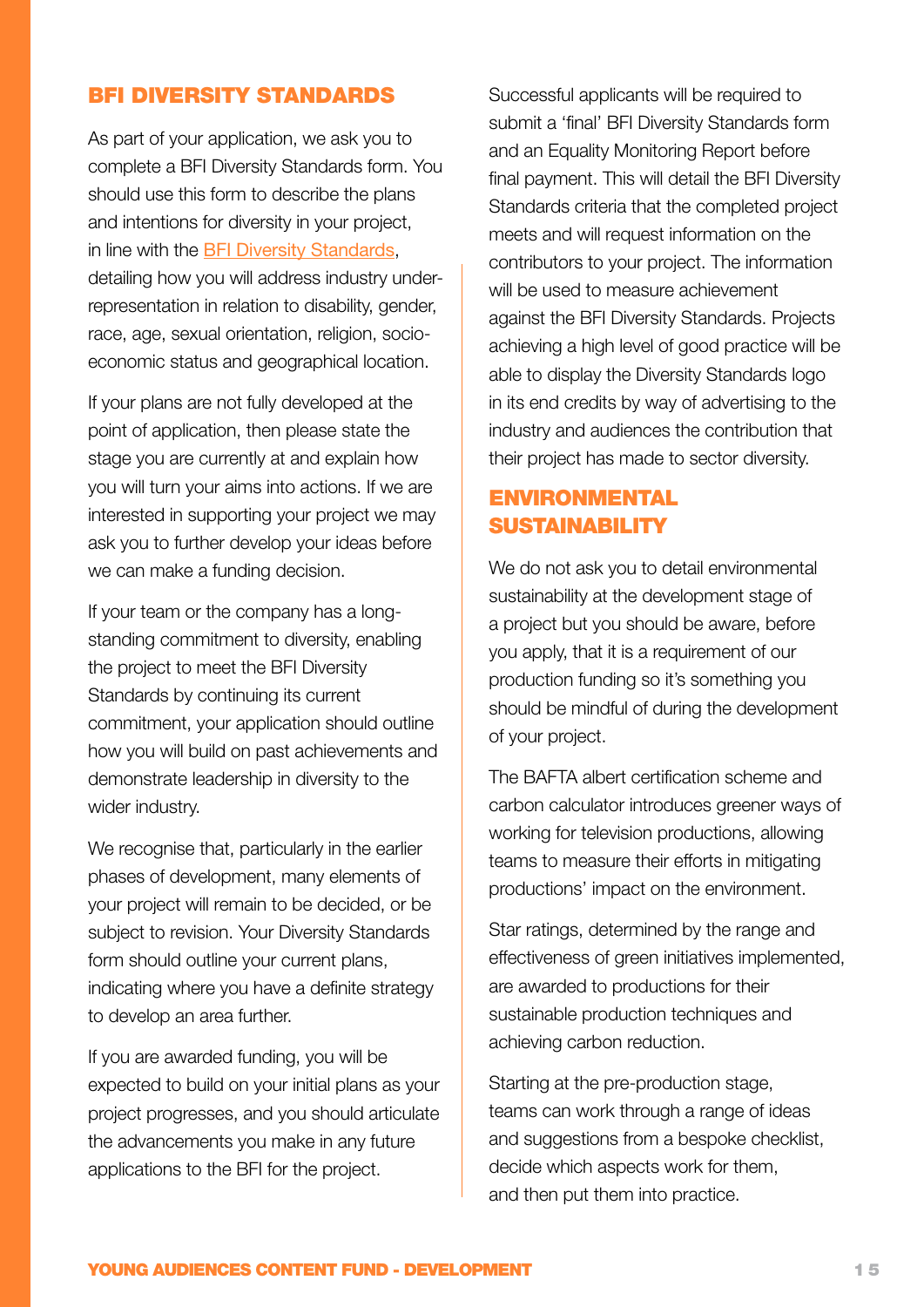Productions should follow these core principles:

- Seek to reduce the negative environmental impact of production wherever possible
- Share and embed sustainable values and behaviour with cast, crew and their supply chain
- **Promote sustainable production to** colleagues within the production and across the wider industry

All productions in receipt of BFI funding are required to be albert certified and have completed and submitted a carbon calculator at the end of the production: [calc.wearealbert.org/uk/](https://calc.wearealbert.org/uk/).

To help you achieve this, BAFTA albert delivers free carbon literacy training to understand climate change, the environmental impacts of television production, how to calculate the carbon footprint of your project, and understand what actions can be taken to create a more sustainable production. We encourage that at least one person from your team attends one of these sessions. Please check [here](http://wearealbert.org/help/get-trained) for upcoming training dates.

#### SUPPORTING MATERIALS

We ask you to submit supporting materials<sup>8</sup> at application stage. We may decide not to review all of these before making a decision. If we decline your application, all supporting materials will be deleted from the application submitted in line with our record retention policy.

8. We will accept materials in UK indigenous languages but may request additional time to assess these as we will need to have them translated into **English**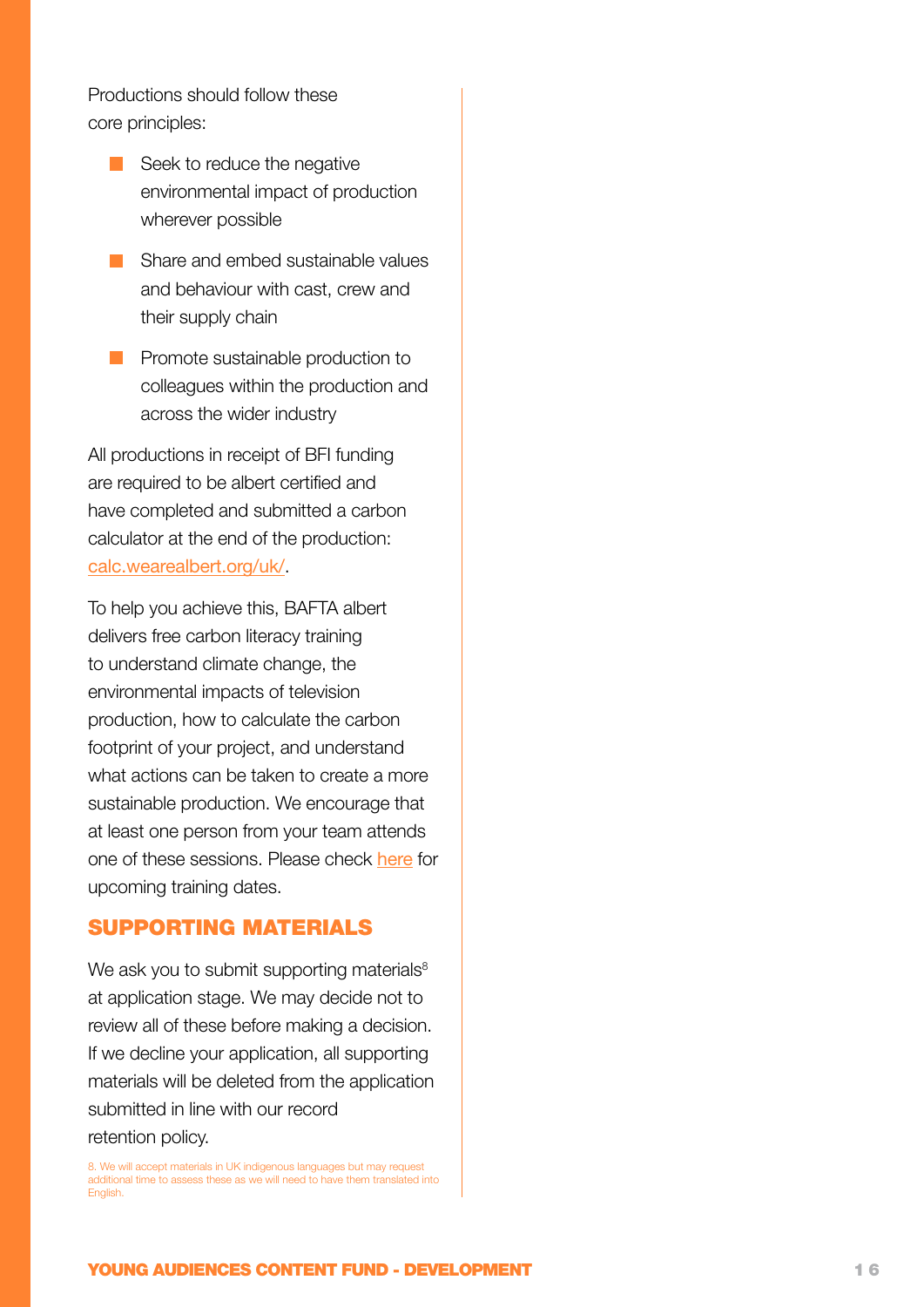### <span id="page-16-1"></span><span id="page-16-0"></span>WHAT HAPPENS TO MY APPLICATION?

Your application will go through the following steps:

- **Confirmation of Receipt**
- **Eligibility Check**
- **If eligible: assessment against funding priorities**
- **Funding recommendation by the BFI Young Audiences Content** Awards Committee
- **If recommended for funding, final approval by the BFI Grant Finance Committee**

#### A. CONFIRMATION OF RECEIPT

You will receive a unique ID number and an automated confirmation of receipt. If you do not receive this, please email us on [YACF@bfi.org.uk](mailto:YACF%40bfi.org.uk?subject=) to let us know.

**You will receive the automated confirmation of receipt immediately upon submission of your application.**

#### B. ELIGIBILITY CHECK

We will check that your application is eligible for funding, against the eligibility checklist set out in these guidelines.

Incomplete applications will be ineligible and rejected, so please make sure you complete all sections on the application form with the information requested.

If we notify you that your application is ineligible, we may at this stage allow you to rectify an error on your application if that is the sole reason for its ineligibility.

If your application is eligible, it will progress to the assessment stage.

**We will let you know if your application is ineligible or progressing to assessment within 10 working days.**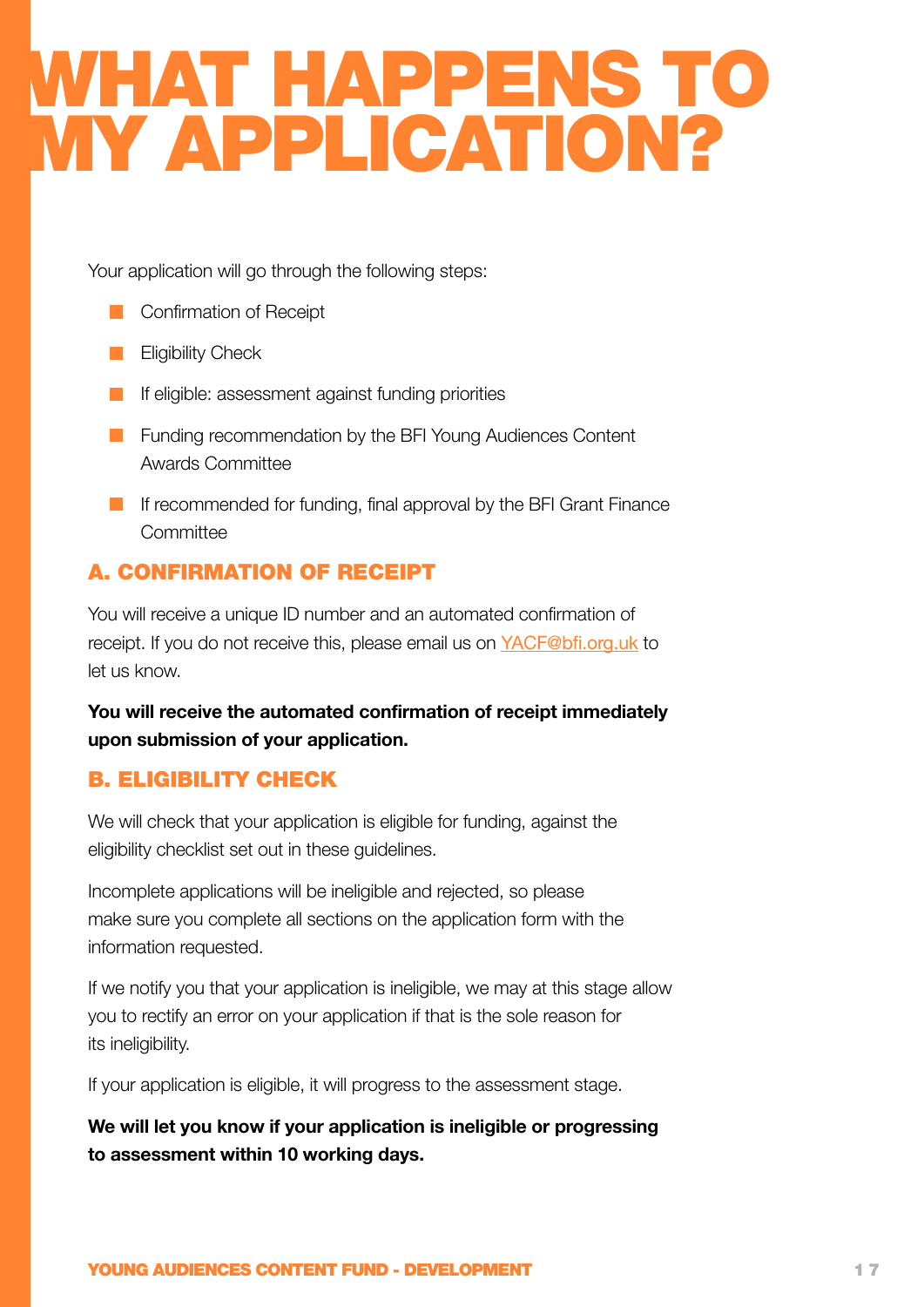#### C. ASSESSMENT

If your project is eligible, we will assess your application against the following:

- A. Does the project fulfil one or more of the defined values of Public Service Broadcasting?
- **B.** Does the application respond to one or more of our funding priorities?
- C. How compelling and feasible are the Creative and Strategic Proposals and the Distribution, Discoverability & Engagement Plan?
- D. Has the application demonstrated understanding of, and commitment to, the BFI Diversity Standards?
- E. Are the aspirations of the project achievable within the skillset and practical experience of the team involved in delivering it?
- **F.** Does the application make a compelling argument for support from the Fund?

This is a competitive fund and therefore it is in the applicants' interests to satisfy as many of the PSB values and Fund priorities as possible. The assessment process will also take into account how you have managed any previous BFI funding you have received. Please note that we may use external readers to provide us with coverage of scripts.

You may be invited to a meeting to discuss the project further. It is important to understand that having a meeting does not mean that we have made a commitment to funding your project. The meeting is an opportunity for us to discuss the project with you in more detail. You may need to supply further information after the meeting and we will need to review that before we can make a final decision.

Please note that applicants who are invited to a meeting with the BFI who need assistance with the financial costs of travel or childcare in order to attend the meeting, may apply for a bursary. More details can be found [here](http://www.bfi.org.uk/sites/bfi.org.uk/files/downloads/Travel-Bursary-guidance-for-applicants-2017.docx).

**If we have requested further materials or work from you and have not received that after six months of requesting it, your application will automatically be marked as 'withdrawn' although you will be able to reapply after this if you wish.**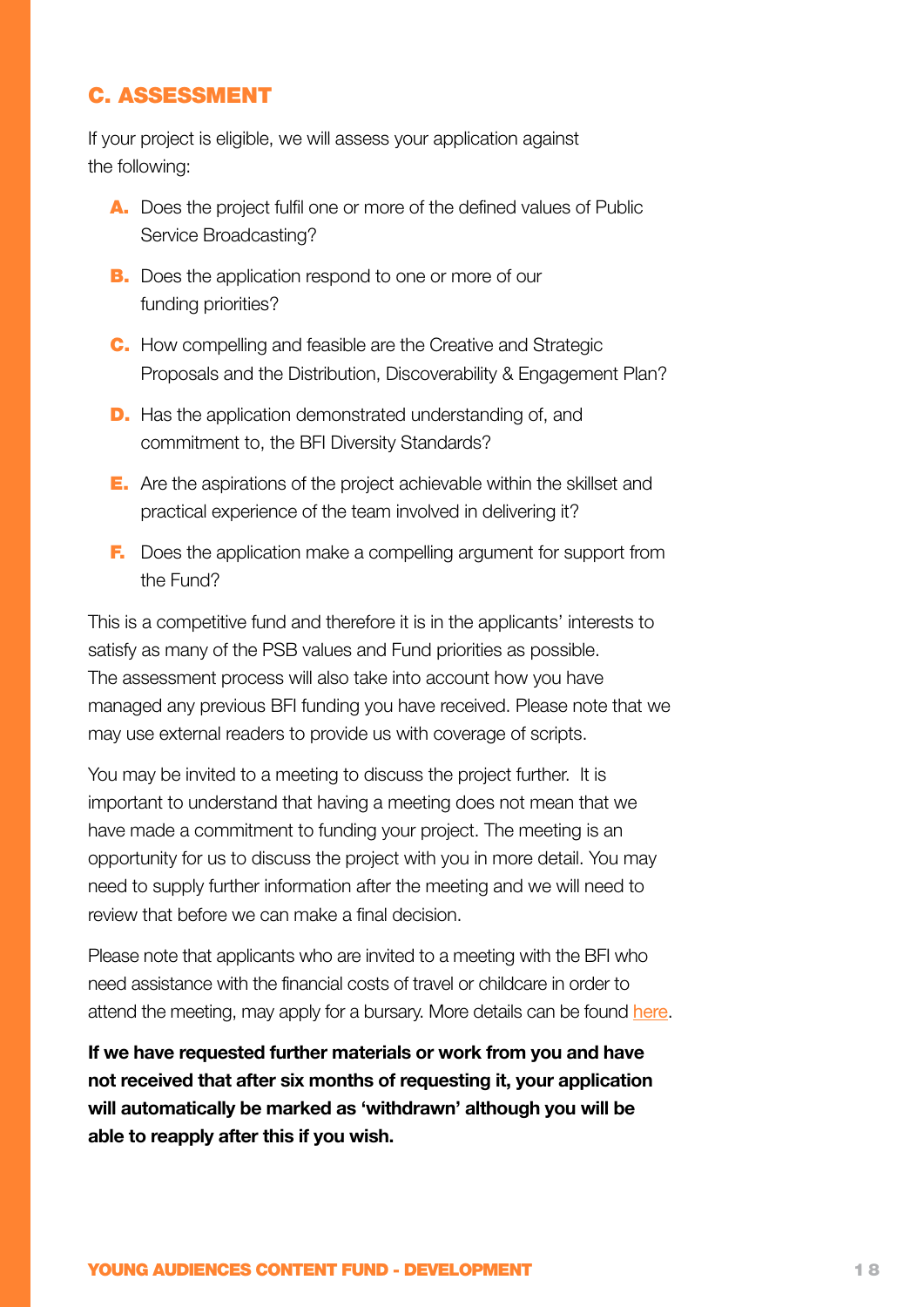Projects which are not progressing to the BFI Young Audiences Content Awards Committee will be declined by email stating that the application has been reviewed, that we are not considering it further and that the application is closed.

**We will let you know if your application has been declined and is not progressing to the BFI Young Audiences Content Awards Committee within 30 working days of your application submission.**

#### D. BFI YOUNG AUDIENCES CONTENT AWARDS COMMITTEE AND BFI GRANT FINANCE COMMITTEE

The BFI Young Audiences Content Awards Committee is made up of team members who all have experience and expertise in content for young audiences. They will meet weekly and look at all projects recommended for funding against the published funding priorities along with a sample selection of ineligible and declined applications.

All projects which are being recommended by the BFI Young Audiences Content Awards Committee will then be submitted to the weekly BFI Grant Finance Committee for final approval. This committee is made up of BFI Executive and staff members who make funding decisions in line with the BFI Grant Funding Policies & Procedures handbook.

**We will let you know if your application has been declined or approved within 40 working days of your application submission, taking into account any delivery time taken for further materials.**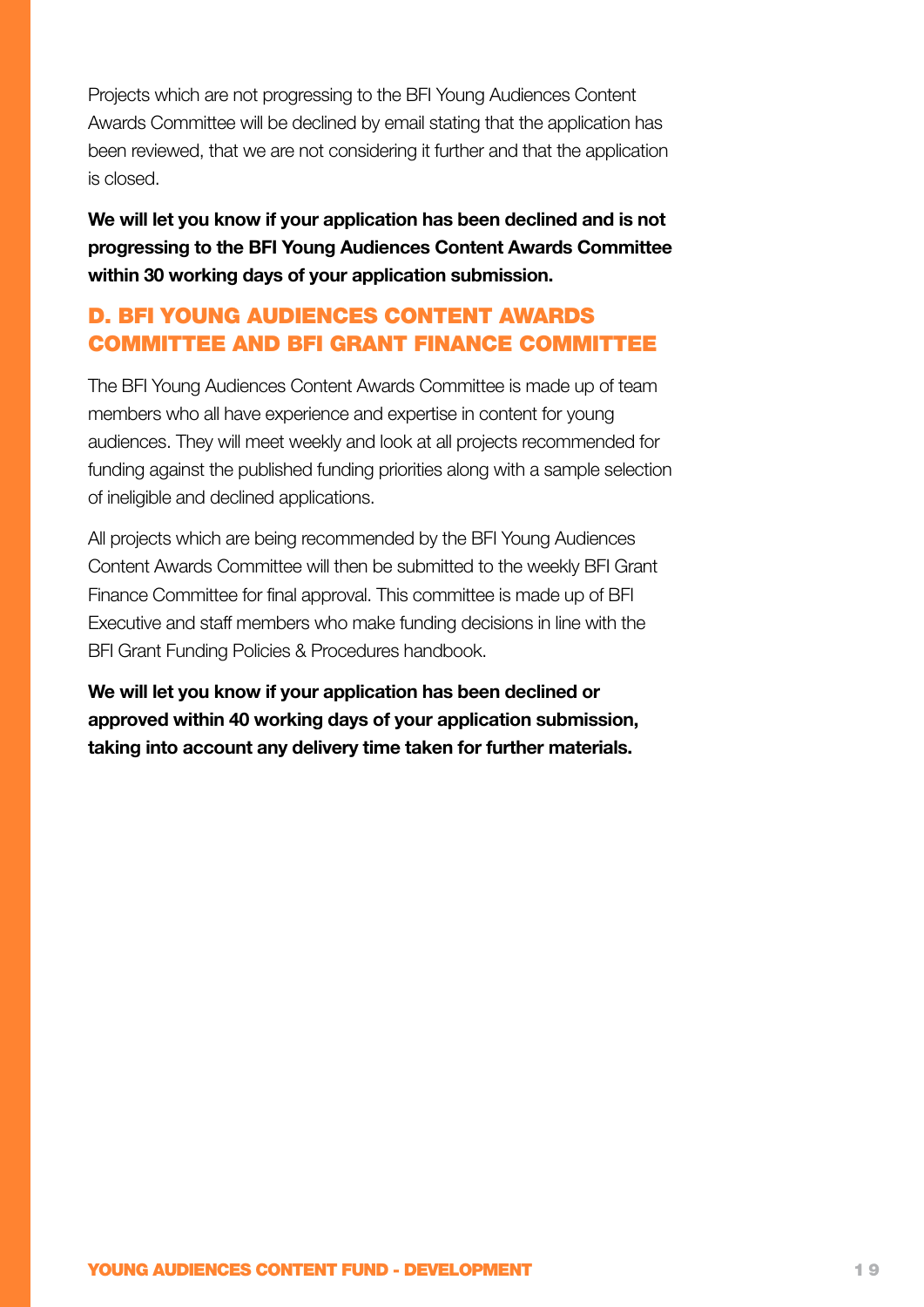# <span id="page-19-1"></span><span id="page-19-0"></span>FEEDBACK

We aim to make the application process as fair and transparent as possible.

Due to the high volume of applications we receive, please note that we do not have the resources to provide detailed feedback on projects where we have not requested further material or a meeting. In those circumstances, we will send you a rejection email and record that the application for your project has been declined. We will hold the email and related documentation on file.

If we have met with you to discuss your project and then declined it, we will try to provide some feedback, if requested, and if we have some constructive advice to provide following the meeting.

We are only able to support a very small percentage of the applications we receive so have to say 'no' far more often than we are able to say 'yes'. Applications may be declined for a number of reasons including, but not limited to, the following examples:

- $\blacksquare$  The project was not eligible for funding
- $\blacksquare$  The content did not strongly fulfil the values of public service broadcasting
- **The project did not align with our funding priorities set out in these** guidelines
- $\blacksquare$  The material was too ambitious for the budget
- $\blacksquare$  The project was not sufficiently prepared to move towards production
- **The project should be financeable by other means and therefore** didn't need support from the Fund
- There was insufficient engagement with the BFI Diversity Standards

We welcome constructive feedback from you on our application process, so we can continue to improve.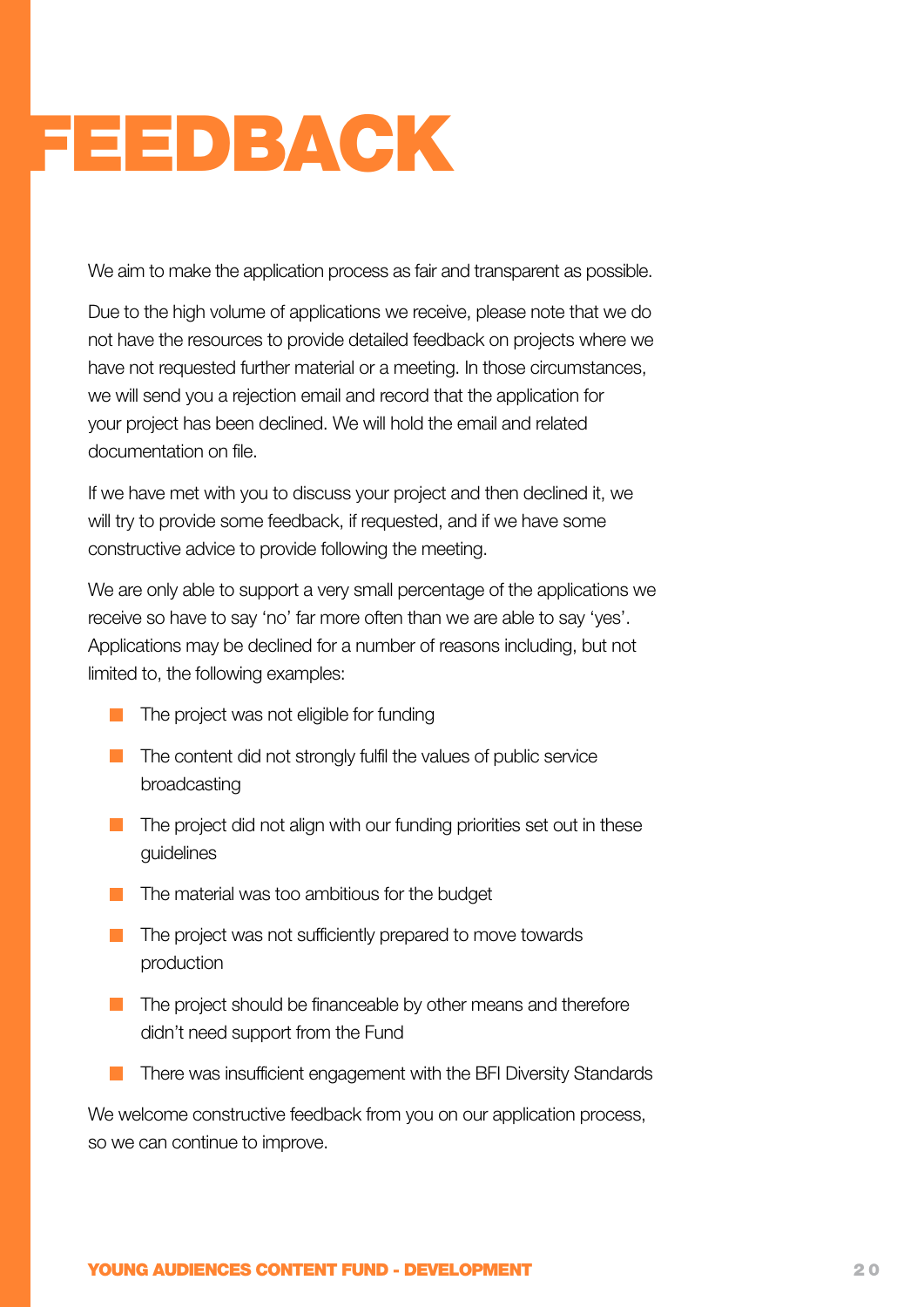# <span id="page-20-1"></span><span id="page-20-0"></span>RESUBMISSION

No resubmissions can be made to the BFI for projects that it declines, unless there is a substantial and significant change in elements.

We will allow an application to be resubmitted when:

- we have directly recommended further development of the project; or
- an application has been withdrawn by the applicant.  $\mathcal{L}_{\mathcal{A}}$

If the application meets the above-mentioned criteria and a new application is submitted for the same project, please ensure that you clearly identify the revised elements of the project in that new application.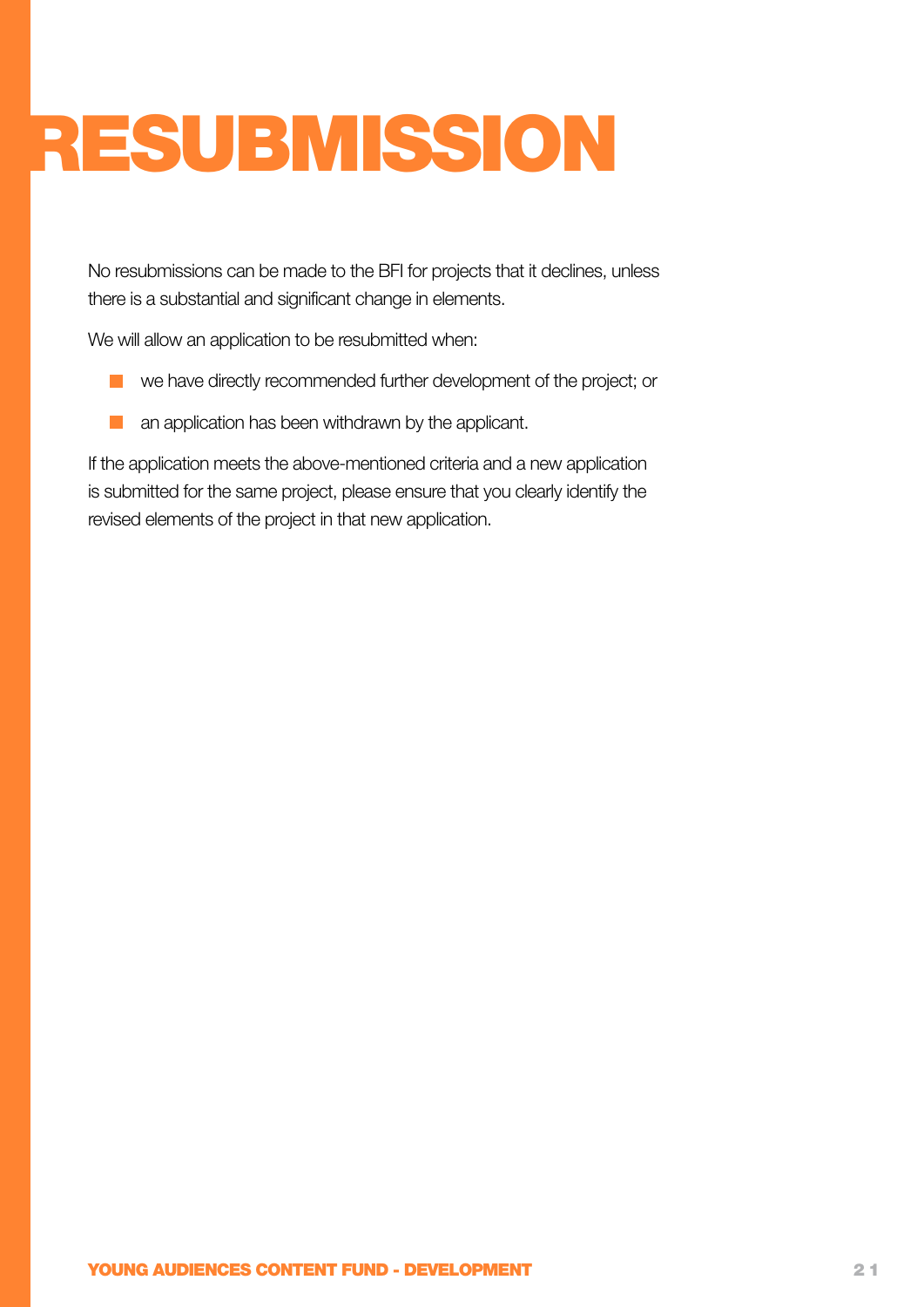### <span id="page-21-1"></span><span id="page-21-0"></span>SUCCESSFUL APPLICATIONS

If your application is successful, you will be made a **conditional offer of funding** as set out below. We would also ask that you strongly promote the support of the Young Audiences Content Fund and the BFI in any publicity and marketing for the production.

#### DELIVERY DATES

The offer of funding will include delivery dates for the stage of development being funded. It is your responsibility to ensure these dates are met. This is particularly important where you have been granted an option over underlying work as you need to ensure that the development work is completed within the option period. You should not assume that the BFI will provide additional funding to cover the costs of option renewals, particularly where there has been late delivery. Ensuring that the project remains 'within option' is your responsibility (failure to do so will place you in breach of contract with the BFI) and your commitment to fund any option renewals is evidence of your continuing faith in the project.

When the award is paid out (except for any underspend retained by us) you should have a discussion with the BFI Young Audiences Content Fund team regarding the next steps for the project. This could include identifying:

i) That the project is ready to approach broadcasters. You may be able to raise finance independently or may want to submit an application for production funding to us, once you have a guarantee from a broadcaster to make your project

available to audiences. If following your application we decide not to provide production funding, the BFI will not be able to consider making any further awards of development funding unless and until there is a material change to the project, allowing you to meet the conditions for resubmission as set out above.

- ii) The need for further development. In this case you will be invited to submit an application for additional funding: please then bear in mind the principles set out above and ensure that you do not incur expenditure in relation to a new stage of development without first having received an additional offer of funding from us.
- iii) That the BFI does not wish to provide further development funding towards the project.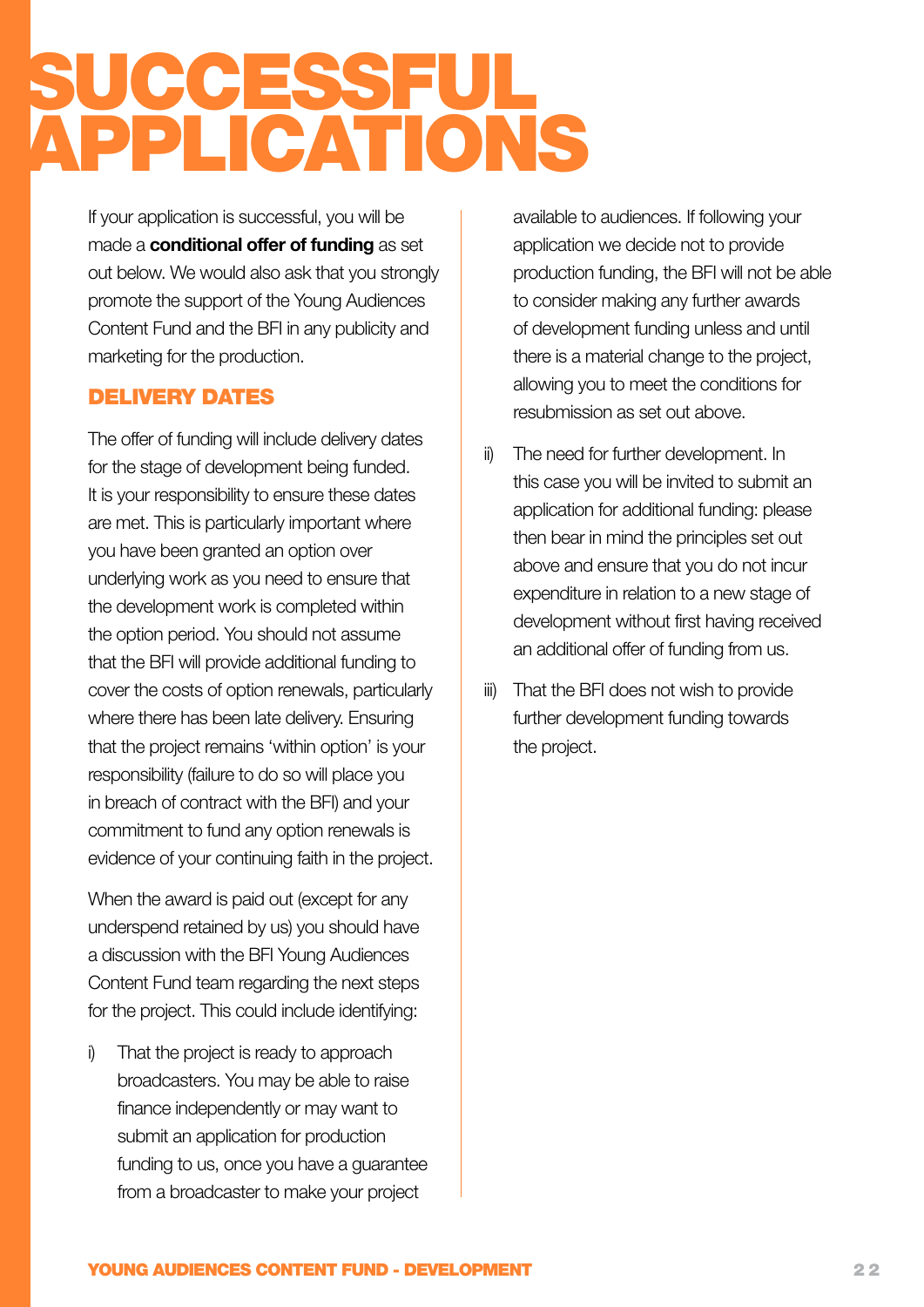#### AGREEMENT WITH THE BFI

You will be required to enter into an agreement with the BFI that sets out the Terms and Conditions of our development funding. These conditions will include the following:

- **1** The BFI will pay the funding to a limited company incorporated and registered in the UK or incorporated in another member state of the European Union or European Economic Area with a registered branch in the UK.
- **2** The BFI funding will be not be recoupable by the BFI. However, if the subsequent production based on the development work is not first shown exclusively on a free-to-access Ofcom regulated service as required under the Fund Priorities, we will require the full award to be repaid to the BFI.
- **3** You will be required to include the BFI's Young Audiences Content Fund logo and credits in the closing credits of the programme.
- 4 You will need to establish the rights ownership of your project and you will be obliged to disclose all chain of title or clearance documents, and sources and amounts of other funding. You must also disclose all documentation already in place in relation to the project and all historical costs incurred to date.
- 5 You will need to complete the development work by specified dates or the funding will have to be repaid.
- **6** Development funding may be paid in stages (cashflowed), with payments subject to delivery of specified items (such as drafts, revisions, budget and schedule). Any underspend on the award will be retained by, or reimbursed to, BFI.
- **7** Additional funding: all awards will be offered to cover specified stages. We may fund several stages of a project's development, making a new award each time. Generally, all such further awards will be provided on the same terms and conditions as the initial award.
- 8 You will be required to deliver an Equality Monitoring Report (which helps us to measure against the BFI Diversity Standards form that you submitted). Failure to deliver against the undertakings you made in your BFI Diversity Standards form without good cause may affect your ability to receive future project funding from BFI.
- **9** The agreement will include standard termination provisions with funding repayable on the occurrence of an event of default.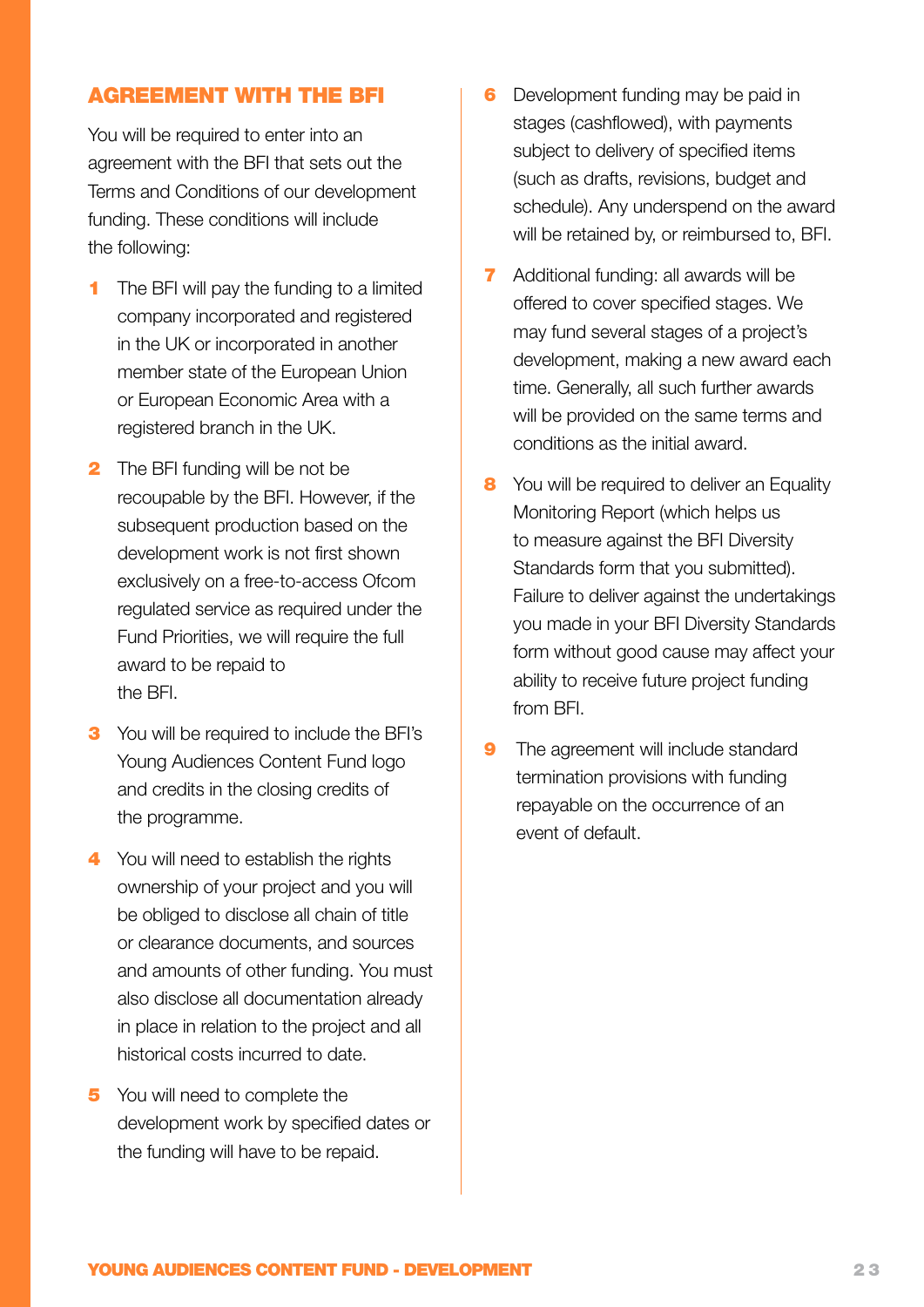### <span id="page-23-1"></span><span id="page-23-0"></span>BFI FUNDING GENERAL CONDITIONS

- **1** The information in these guidelines can change. The law and Government regulations on distributing the funds may also change. The BFI therefore reserves the right to review this funding scheme and/or change its policies, procedures and assessment criteria.
- **2** The application form does not necessarily cover all the information the BFI uses to decide which applications to fund. The BFI can ask applicants for extra information.
- **3** All applications are made at the applicant's own risk. The BFI will not be liable for loss, damage or costs arising directly or indirectly from:
	- $\blacksquare$  the application process;
	- $\blacksquare$  the BFI's decision not to provide an award to an applicant; or
	- $\Box$  dealing with the application.
- 4 Please check your application form carefully. The BFI will not process applications which are incomplete or which do not comply with these guidelines.
- **5** The BFI's decisions on applications are final.
- **6** The BFI will not pay any funding until it has received a fully executed copy of the funding agreement and any conditions precedent to that agreement have been satisfied or waived by the BFI.
- **7** The BFI will publicise information on the number of applications it receives and the awards made. This information will include the name of the successful applicant, award amount, project name and project details.
- 8 The Freedom of Information Act 2000 gives members of the public the right to request certain information held by the BFI. This includes information held in relation to applications to the BFI's funding programmes or schemes. Therefore if you choose to apply to the BFI you should be aware that the information you supply, either in whole or in part, may be disclosed under the Freedom of Information Act.
- **9** Sometimes the BFI's Governors or members of staff may be involved in some way with applicants. This interest has to be declared in applications from such applicants. The relevant Governor or staff member will not be involved in assessing the application or the decision to make an award. Applicants are advised not to try to influence the success of their application by approaching a Governor or staff member.